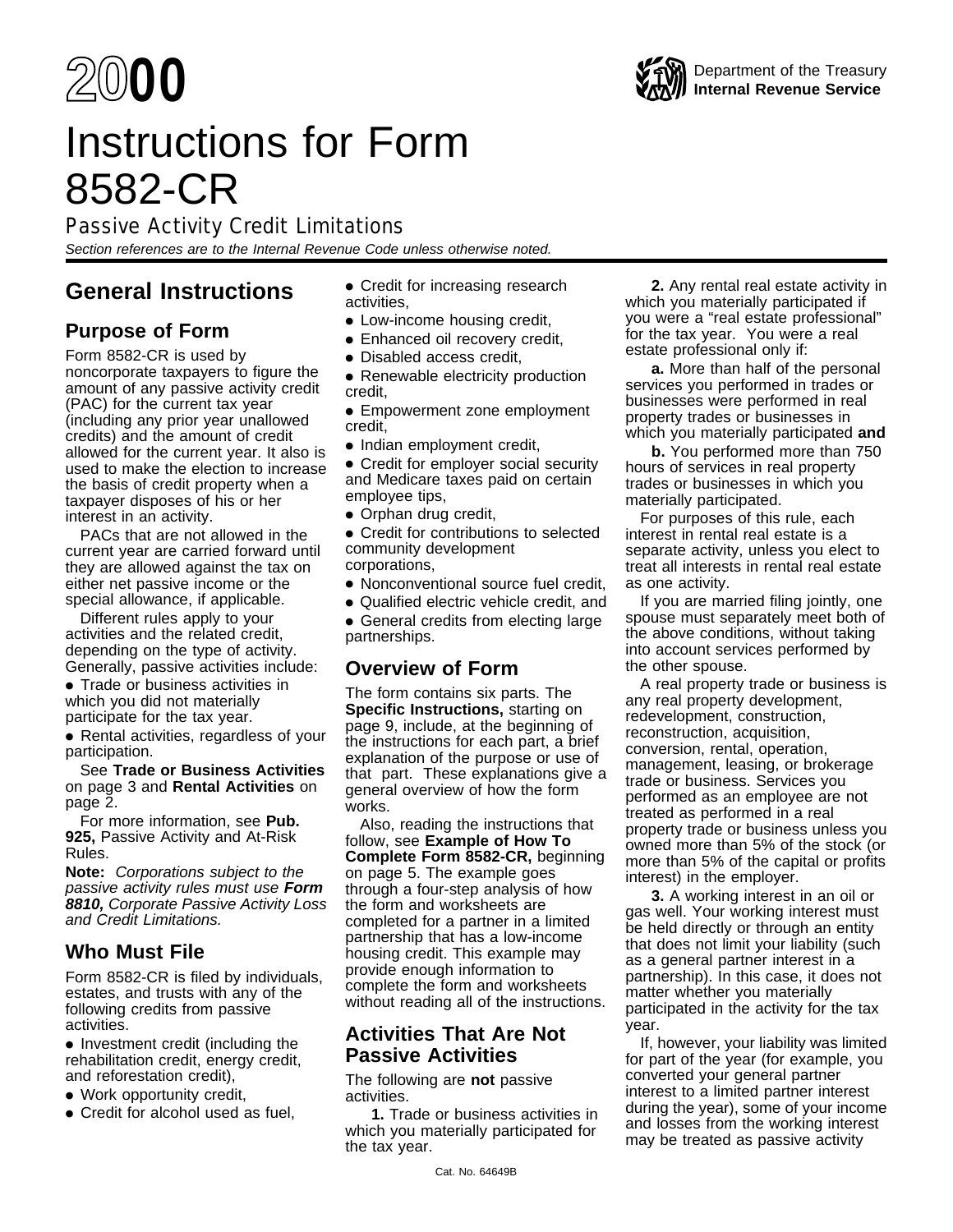gross income and passive activity deductions. See Temporary Regulations section 1.469-1T(e)(4)(ii).

**4.** The rental of a dwelling unit you used as a residence if section 280A(c)(5) applies. This section applies if you rented out a dwelling unit that you also used as a home during the year for a number of days that exceeds the **greater of** 14 days or 10% of the number of days during the year that the home was rented at a fair rental.

**5.** An activity of trading personal property for the account of owners of interests in the activity. For purposes of this rule, personal property means property that is actively traded, such as stocks, bonds, and other securities. See Temporary Regulations section 1.469-1T(e)(6).

Generally, credits from these activities are not entered on Form 8582-CR. However, credits from these activities may be subject to limitations other than the passive credit limitation rules.

# **Rental Activities**

A rental activity is a passive activity even if you materially participated in the activity (unless it is a rental real estate activity in which you materially participated and you were a real estate professional).

However, if you meet any of the five exceptions listed below, the rental of the property is not treated as a rental activity. See **Reporting Credits From the Activities** on this page if you meet any of the exceptions.

An activity is a rental activity if tangible property (real or personal) is used by customers or held for use by customers and the gross income (or expected gross income) from the activity represents amounts paid (or to be paid) mainly for the use of the property. It does not matter whether the use is under a lease, a service contract, or some other arrangement.

## **Exceptions**

An activity is **not** a rental activity if: **1.** The **average period of**

**customer use** is:

**a.** 7 days or less **or**

**b.** 30 days or less **and significant personal services** (see below) were provided in making the rental property available for customer use.

Figure the average period of customer use for a class of property by dividing the total number of days

in all rental periods by the number of rentals during the tax year. If the activity involves renting more than one class of property, multiply the average period of customer use of each class by the ratio of the gross rental income from that class to the activity's total gross rental income. The activity's average period of customer use equals the sum of these class-by-class average periods weighted by gross income. See Regulations section 1.469-1(e)(3)(iii).

Significant personal services include only services performed by individuals. To determine if personal services are significant, all relevant facts and circumstances are considered. Facts and circumstances include the frequency of the services, the type and amount of labor required to perform the services, and the value of the services relative to the amount charged for use of the property.

**2. Extraordinary personal services** were provided in making the rental property available for customer use.

Extraordinary personal services are services provided in making rental property available for customer use only if they are performed by individuals and the customers' use of the rental property is incidental to their receipt of the services.

**3.** Rental of the property is **incidental** to a nonrental activity.

The rental of property is incidental to an activity of holding property for investment if the main purpose of holding the property is to realize a gain from its appreciation and the gross rental income is less than 2% of the smaller of the **unadjusted basis** or the fair market value (FMV) of the property.

Unadjusted basis is the cost of the property without regard to depreciation deductions or any other basis adjustment described in section 1016.

The rental of property is incidental to a trade or business activity if:

**a.** You owned an interest in the trade or business activity during the tax year;

**b.** The rental property was mainly used in the trade or business activity during the tax year or during at least 2 of the 5 preceding tax years; and

**c.** The gross rental income from the property is less than 2% of the smaller of the unadjusted basis or the FMV of the property.

Lodging provided for the employer's convenience to an employee or the employee's spouse or dependents is incidental to the activity or activities in which the employee performs services.

**4.** You customarily make the rental property available during defined business hours for nonexclusive use by various customers.

**5.** You provide property for use in a nonrental activity of a partnership, an S corporation, or joint venture in your capacity as an owner of an interest in the partnership, S corporation, or joint venture.

### **Reporting Credits From the Activities**

If an activity meets any of the five exceptions listed above, it is not a rental activity. You then must determine:

**1.** Whether your rental of the property is a trade or business activity (see **Trade or Business Activities** on page 3) and, if so,

**2.** Whether you materially participated in the activity for the tax year (see **Material Participation** on page 4).

• If the activity is a trade or business activity in which you **did not** materially participate, enter the credits from the activity on Worksheet 4 on page 11.

● If the activity meets any of the five exceptions listed above and is a trade or business activity in which you **did** materially participate, report the credits from the activity on the forms you normally use.

If the rental activity **did not** meet any of the five exceptions, it is generally a passive activity. Special rules apply if you conduct the rental activity through a publicly traded partnership (PTP). See **Publicly Traded Partnerships (PTPs)** on page 15.

If the rental activity is not conducted through a PTP, the passive rental activity is entered in Worksheet 1, 2, 3, or 4 on pages 10 and 11.

**Worksheet 1** is for credits (other than rehabilitation credits and low-income housing credits) from passive rental real estate activities in which you actively participated. See **Active Participation in a Rental Real Estate Activity** on page 3.

**Worksheet 2** is for rehabilitation credits from passive rental real estate activities and low-income housing credits for property placed in service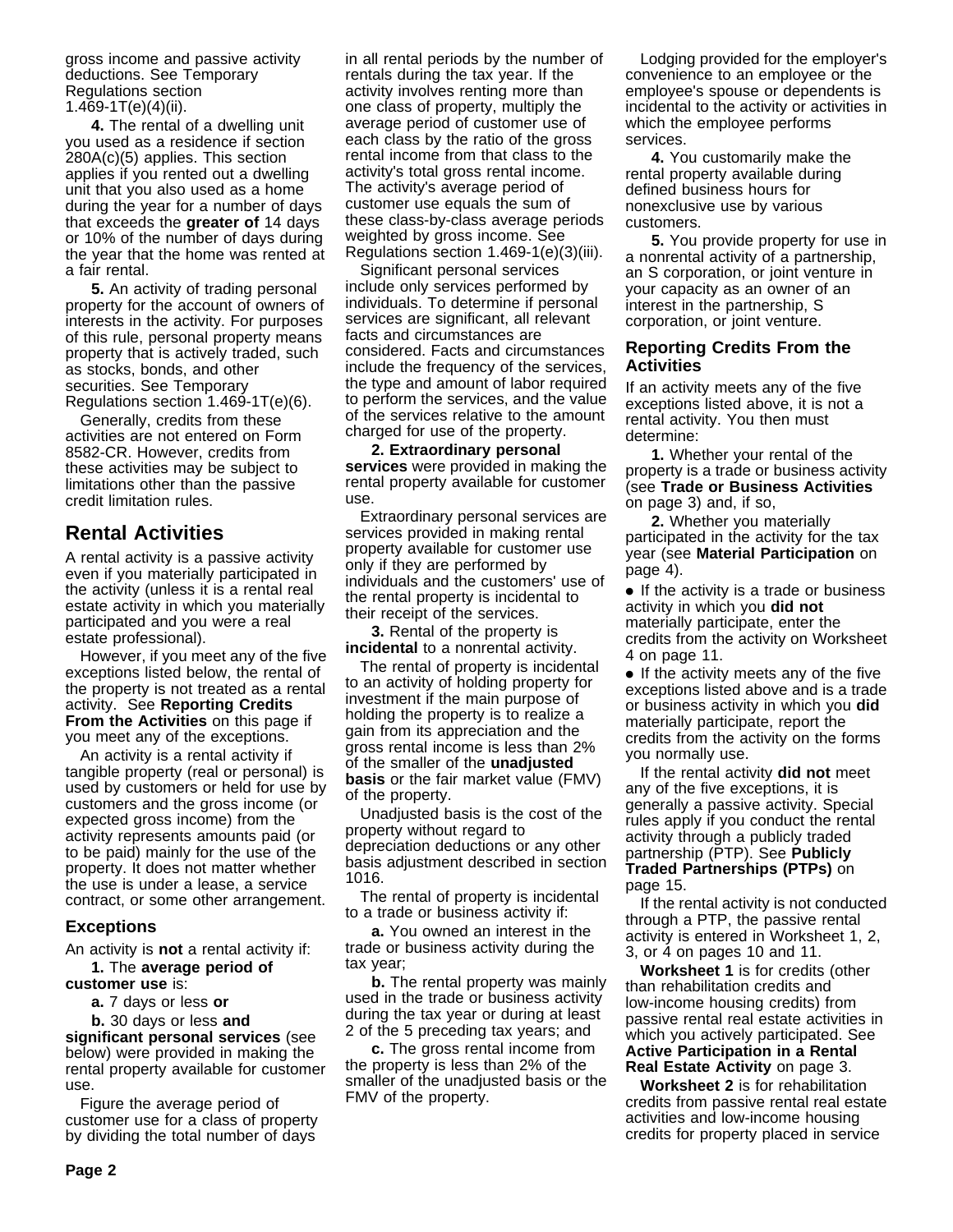before 1990. This worksheet is also used for low-income housing credits from a partnership, S corporation, or other pass-through entity if your interest in the pass-through entity was acquired before 1990, regardless of the date the property was placed in service.

**Worksheet 3** is for low-income housing credits for property placed in service after 1989 (unless held through a pass-through entity in which you acquired your interest before 1990).

**Worksheet 4** is for credits from passive trade or business activities in which you did not materially participate and passive rental real estate activities in which you did not actively participate (but not rehabilitation credits from passive rental real estate activities or low-income housing credits).

### **Active Participation in a Rental Real Estate Activity**

If you actively participated in a passive rental real estate activity, you may be able to claim credits from the activity for the tax attributable to a special allowance of up to \$25,000, reduced by any passive losses allowed under this exception on **Form 8582,** Passive Activity Losses.

The special allowance also applies to low-income housing credits and rehabilitation credits from a rental real estate activity, even if you did not actively participate in the activity. The credits allowed under the special allowance are in addition to the credits allowed for the tax attributable to net passive income.

The special allowance is not available if you were married, are filing a separate return for the year, and lived with your spouse at any time during the year.

Only an individual, **a qualifying estate,** or **a qualified revocable trust** that made an election to treat the trust as part of the decedent's estate may actively participate in a rental real estate activity. Limited partners may not actively participate unless future regulations provide an exception.

A qualifying estate is the estate of a decedent for tax years ending less than 2 years after the date of the decedent's death if the decedent would have satisfied the active participation requirements for the rental real estate activity for the tax year the decedent died.

A qualified revocable trust may elect to be treated as part of a decedent's estate for purposes of the special allowance for active participation in rental real estate activities. The election must be made by both the executor (if any) of the decedent's estate and the trustee of the revocable trust. This rule is effective for estates of decedents who died after August 5, 1997. For details, see section 645.

 You are not considered to actively participate in a rental real estate activity if at any time during the tax year your interest (including your spouse's interest) in the activity was less than 10% (by value) of all interests in the activity. Active participation is a less stringent requirement than material participation (see **Material Participation** on page 4).

You may be treated as actively participating if, for example, you participated in making management decisions or arranging for others to provide services (such as repairs) in a significant and bona fide sense. Management decisions that may count as active participation include:

- Approving new tenants,
- Deciding on rental terms,

● Approving capital or repair expenditures, and

• Other similar decisions.

The **maximum special allowance** is:

● \$25,000 for single individuals and married individuals filing a joint return for the tax year.

● \$12,500 for married individuals who file separate returns for the tax year and who lived apart from their spouses at all times during the tax year.

● \$25,000 for a qualifying estate reduced by the special allowance for which the surviving spouse qualified.

If your modified adjusted gross income (defined in the instructions for line 10 on page 10) is \$100,000 or less (\$50,000 or less if married filing separately), figure your credits based on the amount of the maximum special allowance referred to in the preceding paragraph.

If your modified adjusted gross income is more than \$100,000 (\$50,000 if married filing separately), your special allowance is limited to 50% of the difference between \$150,000 (\$75,000 if married filing separately) and your modified adjusted gross income.

If your modified adjusted gross income is \$150,000 or more (\$75,000 or more if married filing separately), there is no special allowance.

However, for low-income housing credits for property placed in service before 1990 and for rehabilitation credits, the limits on modified adjusted gross income are increased. If your modified adjusted gross income is more than \$200,000 (\$100,000 if married filing separately), your special allowance is limited to 50% of the difference between \$250,000 (\$125,000 if married filing separately) and your modified adjusted gross income.

If your modified adjusted gross income is \$250,000 or more (\$125,000 or more if married filing separately), there is no special allowance.

No modified adjusted gross income limitation applies when figuring the special allowance for low-income housing credits for property placed in service after 1989 (other than from a pass-through entity in which you acquired your interest before 1990).

# **Trade or Business Activities**

A trade or business activity is an activity (other than a rental activity or an activity treated as incidental to an activity of holding property for investment) that:

**1.** Involves the conduct of a trade or business (within the meaning of section 162),

**2.** Is conducted in anticipation of starting a trade or business, or

**3.** Involves research or experimental expenditures deductible under section 174 (or that would be if you chose to deduct rather than capitalize them).

#### **Reporting Credits From the Activities**

**Trade or business activities with material participation.** If you materially participated in a trade or business activity, the activity is not a passive activity. Report the credits from the activity on the forms you normally use.

**Trade or business activities without material participation.** If you did not materially participate in a trade or business activity, the activity is a passive activity. Generally, you must use Worksheet 4 on page 11 to figure the amount to enter on Form 8582-CR for each trade or business activity in which you did not materially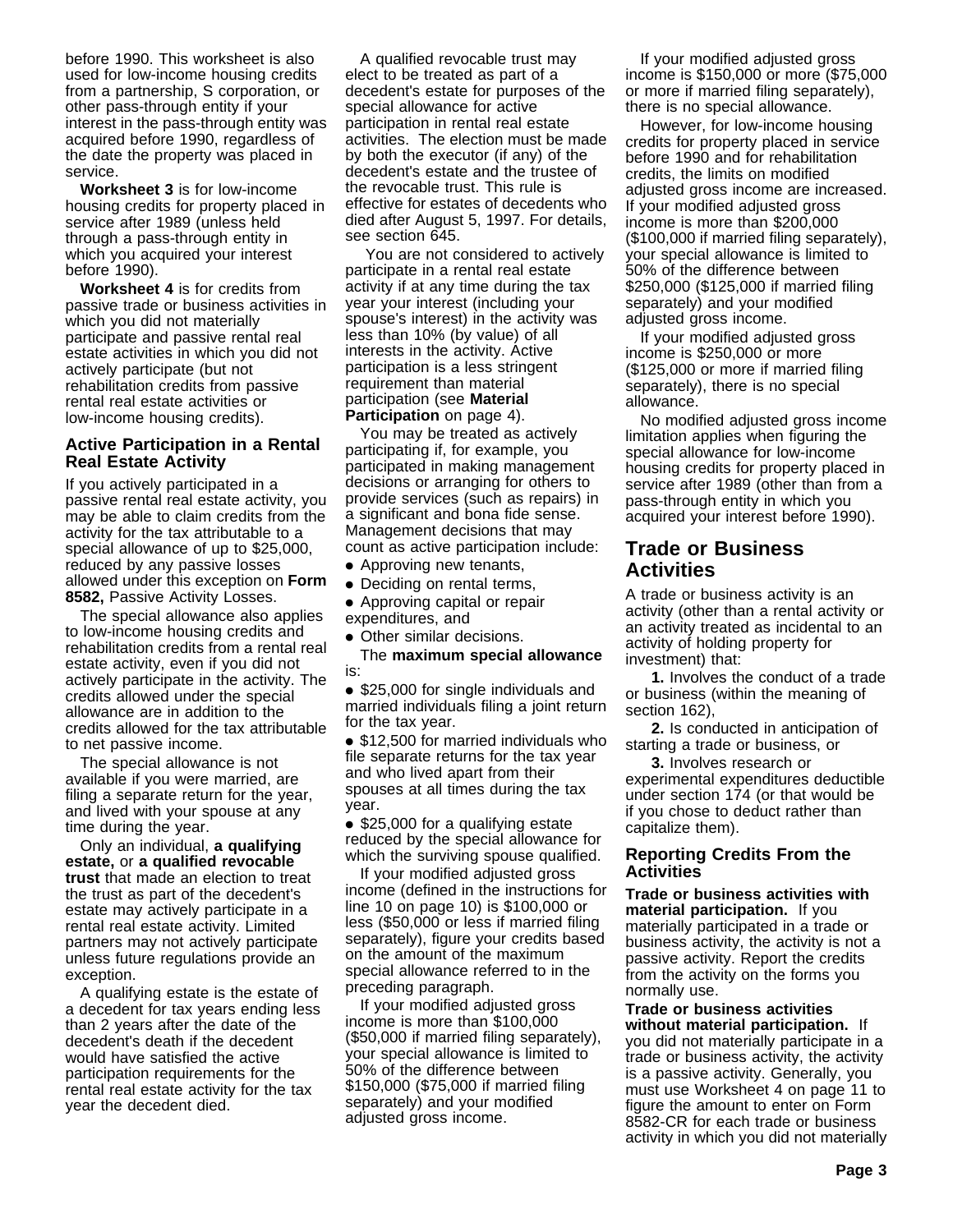participate. However, if you held the activity through a PTP, special rules apply. See **Publicly Traded Partnerships (PTPs)** on page 15.

# **Material Participation**

For the material participation tests listed below, participation generally includes any work done in connection with an activity if you owned an interest in the activity at the time you did the work. The capacity in which you did the work does not matter. However, work is **not** participation if:

● It is not work that an owner would customarily do in the same type of activity **and**

• One of your main reasons for doing the work was to avoid the disallowance of losses or credits from the activity under the passive activity rules.

**Proof of participation.** You may prove your participation in an activity by any reasonable means. You do not have to maintain contemporaneous daily time reports, logs, or similar documents if you can establish your participation by other reasonable means. For this purpose, reasonable means include, but are not limited to, identifying services performed over a period of time and the approximate number of hours spent performing the services during that period, based on appointment books, calendars, or narrative summaries.

**Test for investors.** Work done as an investor in an activity is not treated as participation unless you were directly involved in the day-to-day management or operations of the activity. For purposes of this test, work done as an investor includes:

**1.** Studying and reviewing financial statements or reports on operations of the activity.

**2.** Preparing or compiling summaries or analyses of the finances or operations of the activity for your own use.

**3.** Monitoring the finances or operations of the activity in a nonmanagerial capacity.

**Test for a spouse.** Participation by your spouse during the tax year in an activity you own may be counted as your participation in the activity, even if your spouse did not own an interest in the activity and whether or not you and your spouse file a joint return for the tax year.

**Tests for individuals.** You materially participated for the tax year in an activity if you satisfy at least one of the following tests.

**1.** You participated in the activity for more than 500 hours.

**2.** Your participation in the activity for the tax year was substantially all of the participation in the activity of all individuals (including individuals who did not own any interest in the activity) for the year.

**3.** You participated in the activity for more than 100 hours during the tax year, and you participated at least as much as any other individual (including individuals who did not own any interest in the activity) for the year.

**4.** The activity is a **significant participation activity** for the tax year, and you participated in all significant participation activities during the year for more than 500 hours.

 A significant participation activity is any trade or business activity in which you participated for more than 100 hours during the year and in which you did not materially participate under any of the material participation tests (other than this fourth test).

**5.** You materially participated in the activity for any 5 (whether or not consecutive) of the 10 immediately preceding tax years.

**6.** The activity is a **personal service activity** in which you materially participated for any 3 (whether or not consecutive) preceding tax years.

An activity is a personal service activity if it involves the performance of personal services in the fields of health, law, engineering, architecture, accounting, actuarial science, performing arts, consulting or in any other trade or business in which capital is not a material income-producing factor.

**7.** Based on all the facts and circumstances, you participated in the activity on a regular, continuous, and substantial basis during the tax year.

You did not materially participate in the activity under this seventh test, however, if you participated in the activity for 100 hours or less during the tax year. Your participation in managing the activity does not count in determining whether you materially participated under this test if:

**a.** Any person (except you) received compensation for performing services in the management of the activity; or

**b.** Any individual spent more hours during the tax year than you spent performing services in the management of the activity

(regardless of whether the individual was compensated for the management services).

**Special rules for limited partners.** If you were a limited partner in an activity, you generally **did not** materially participate in the activity. You **did** materially participate in the activity, however, if you met material participation test 1, 5, or 6 above for the tax year.

However, for purposes of the material participation tests you are not treated as a limited partner if you also were a general partner in the partnership at all times during the partnership's tax year ending with or within your tax year (or, if shorter, during the portion of the partnership's tax year in which you directly or indirectly owned your limited partner interest).

A limited partner's share of an electing large partnership's taxable income or loss from all trade or business and rental activities is treated as income or loss from the conduct of a single passive trade or business activity.

**Special rules for certain retired or disabled farmers and surviving spouses of farmers.** Certain retired or disabled farmers and surviving spouses of farmers are treated as materially participating in a farming activity if the real property used in the activity meets the estate tax rules for special valuation of farm property passed from a qualifying decedent. See Temporary Regulations section 1.469-5T(h)(2).

**Estates and trusts.** The PAC limitations apply to an estate or trust. See Temporary Regulations sections 1.469-1T(b)(2) and (3). The rules for determining material participation for this purpose have not yet been issued.

# **Grouping of Activities**

Generally, one or more trade or business activities or rental activities may be treated as a single activity if the activities make up an appropriate economic unit for the measurement of gain or loss under the passive activity rules. Whether activities make up an appropriate economic unit depends on all the relevant facts and circumstances. The factors given the greatest weight in determining whether activities make up an appropriate economic unit are:

**1.** Similarities and differences in types of trades or businesses,

**2.** The extent of common control,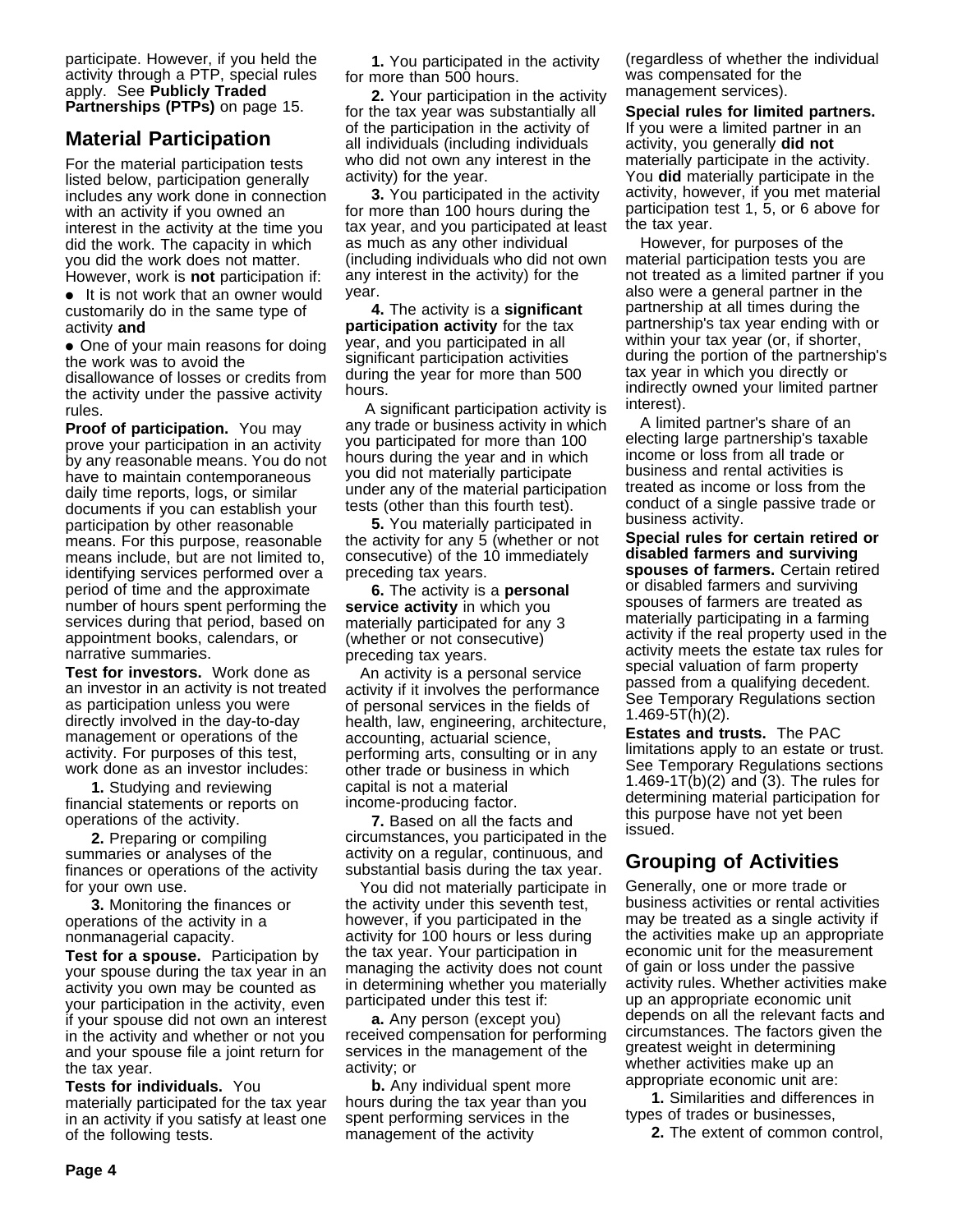**3.** The extent of common ownership,

**4.** Geographical location, and

**5.** Reliance between or among the activities.

**Example.** You have a significant ownership interest in a bakery and a movie theater in Baltimore and in a bakery and a movie theater in Philadelphia. Depending on all the relevant facts and circumstances, there may be more than one reasonable method for grouping your activities. For instance, the following groupings may or may not be permissible.

● A single activity,

● A movie theater activity and a bakery activity,

● A Baltimore activity and a Philadelphia activity, or

● Four separate activities.

Once you choose a grouping under these rules, you must continue using that grouping in later tax years unless a material change in the facts and circumstances makes it clearly inappropriate.

The IRS may regroup your activities if your grouping fails to reflect one or more appropriate economic units and one of the primary purposes of your grouping is to avoid the passive activity limitations.

**Limitation on grouping certain activities.** The following activities may **not** be grouped together.

**1.** A rental activity with a trade or business activity unless the activities

being grouped together make up an appropriate economic unit and

**a.** The rental activity is insubstantial relative to the trade or business activity or vice versa or

**b.** Each owner of the trade or business activity has the same proportionate ownership interest in the rental activity. If so, the portion of the rental activity involving the rental of property to be used in the trade or business activity may be grouped with the trade or business activity.

**2.** An activity involving the rental of real property with an activity involving the rental of personal property (except personal property provided in connection with the real property or vice versa).

**3.** Any activity with another activity in a different type of business and in which you hold an interest as a limited partner or as a limited entrepreneur (as defined in section 464(e)(2)), if that other activity engages in holding, producing, or distributing motion picture films or videotapes; farming; leasing section 1245 property; or exploring for (or exploiting) oil and gas resources or geothermal deposits.

**Activities conducted through partnerships, S corporations, and C corporations subject to section 469.** Once a partnership or corporation determines its activities under these rules, a partner or shareholder may use these rules to group those activities with:

● Each other,

● Activities conducted directly by the partner or shareholder, or

● Activities conducted through other partnerships and corporations.

 A partner or shareholder may not treat as separate activities those activities grouped together by the partnership or corporation.

**Partial disposition of an activity.** You may treat the disposition of substantially all of an activity as a separate activity if you can prove with reasonable certainty:

**1.** The prior year unallowed losses, if any, allocable to the part of the activity disposed of and

**2.** The net income or loss for the year of disposition allocable to the part of the activity disposed of.

# **Dispositions**

Unallowed PACs, unlike unallowed passive activity losses, are not allowed when you dispose of your interest in an activity. However, you may elect to increase the basis of the credit property by the amount of the original basis reduction of the property to the extent that the credit has not been allowed under the passive activity rules. Unallowed PACs that are not used to increase the basis of the credit property are carried forward until they are allowed. To make the election, complete Part VI of Form 8582-CR. No basis adjustment may be elected on a partial disposition of your interest in a passive activity.

# **Example of How To Complete Form 8582-CR**

In 2000, John Jones purchased an interest as a limited partner in Partnership A. Mr. Jones is married and files a joint return. During 2000, the partnership placed in service a residential rental building that qualified for the low-income housing credit.

Mr. Jones received a Schedule K-1 from the partnership. The low-income housing credit is shown on line 12(a)(3) of Schedule K-1 because the property was placed in service after 1989 (post-1989 low-income housing credit).

Mr. Jones' net passive income for 2000 is zero.

#### **Schedule K-1:**

|         |    | <b>12a</b> Low-income housing credit:<br>(1) From section $42(j)(5)$ partnerships for property placed in<br>service before 1990<br>(2) Other than on line 12a(1) for property placed in service before 1990<br>(3) From section 42(j)(5) partnerships for property placed in<br>service after 1989.                                                                                                                                                                                   | 12a(1)<br>12a(2)<br>!!!!!!<br>12a(3)                                | 12,000 | Form 8586, line 5                                                        |
|---------|----|---------------------------------------------------------------------------------------------------------------------------------------------------------------------------------------------------------------------------------------------------------------------------------------------------------------------------------------------------------------------------------------------------------------------------------------------------------------------------------------|---------------------------------------------------------------------|--------|--------------------------------------------------------------------------|
| Credits | 13 | (4) Other than on line 12a(3) for property placed in service after 1989<br><b>b</b> Qualified rehabilitation expenditures related to rental real estate<br>activities<br>c Credits (other than credits shown on lines 12a and 12b) related<br>to rental real estate activities<br>Credits related to other rental activities expansion of the credits related to other rental activities<br>Other credits<br>the contract of the contract of the contract of the contract of the con- | 12a(4)<br>12 <sub>b</sub><br>!!!!!!<br>12 <sub>c</sub><br>12d<br>13 |        | See page 8 of Partner's<br>Instructions for Schedule K-1<br>(Form 1065). |

For Paperwork Reduction Act Notice, see Instructions for Form 1065. Cat. No. 11394R Schedule K-1 (Form 1065) 2000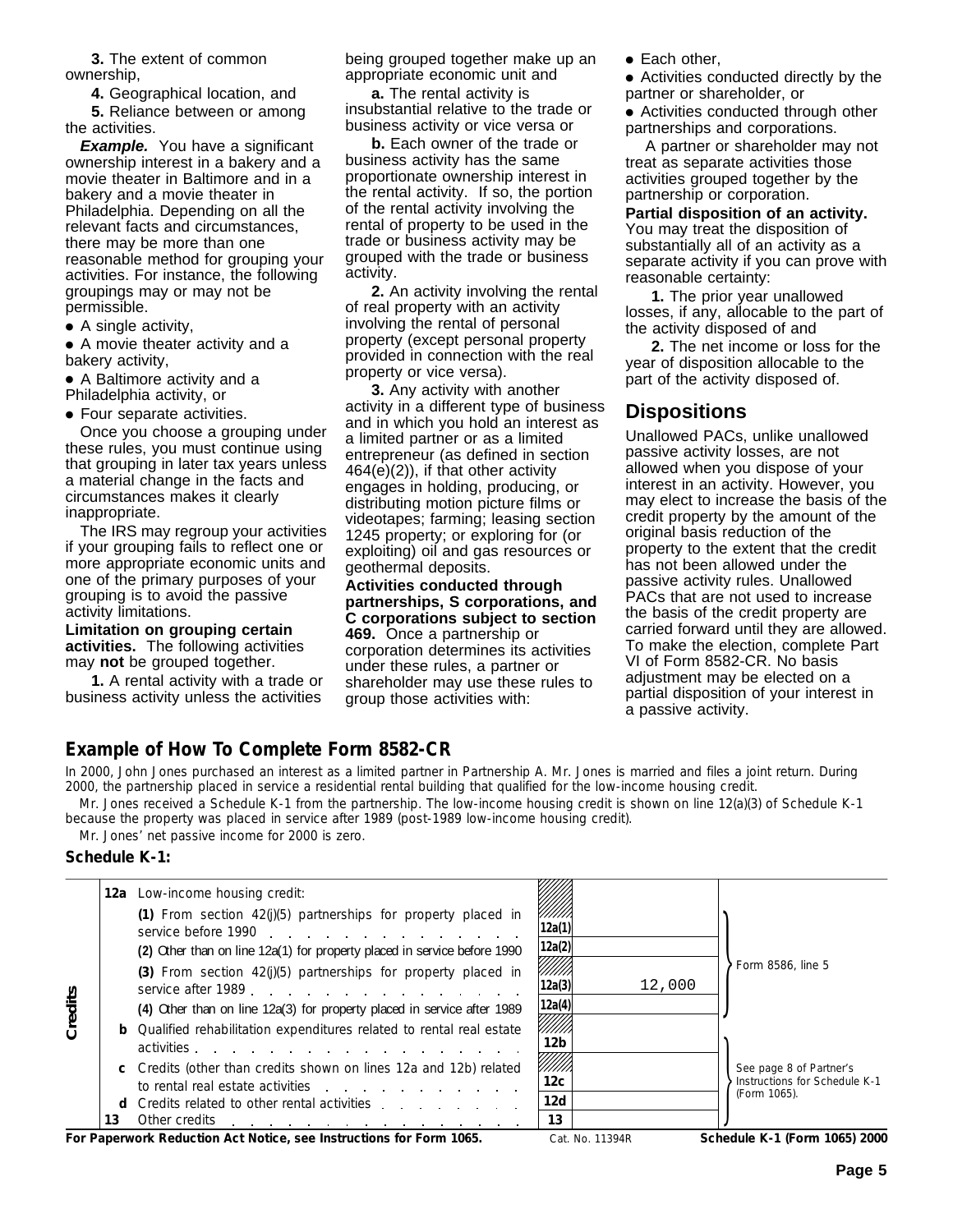**Step 1.** Mr. Jones will need the following forms to report the low-income housing credit:

- **Form 8586,** Low-Income Housing Credit.
- **Form 8582-CR,** Passive Activity Credit Limitations.

Mr. Jones follows the instructions for line 12a of Schedule K-1 and enters the employer identification number (EIN) of the partnership and the \$12,000 low-income housing credit on line 5 of Form 8586, and completes line 6.

| 8586<br>Form |                                                        |                                                                                                                                                                                                        |                                  |                | OMB No. 1545-0984              |  |
|--------------|--------------------------------------------------------|--------------------------------------------------------------------------------------------------------------------------------------------------------------------------------------------------------|----------------------------------|----------------|--------------------------------|--|
|              |                                                        |                                                                                                                                                                                                        | <b>Low-Income Housing Credit</b> |                |                                |  |
|              | Department of the Treasury<br>Internal Revenue Service | $\blacktriangleright$ Attach to your return.                                                                                                                                                           |                                  |                | Attachment<br>Sequence No. 36b |  |
|              | Name(s) shown on return                                |                                                                                                                                                                                                        |                                  |                | Identifying number             |  |
|              | John and Mary Jones                                    |                                                                                                                                                                                                        |                                  |                | $123 - 00 - 4567$              |  |
| Part I       |                                                        | <b>Current Year Credit (See instructions.)</b>                                                                                                                                                         |                                  |                |                                |  |
|              |                                                        | Number of Forms 8609 attached                                                                                                                                                                          |                                  |                |                                |  |
| 2            |                                                        | Eligible basis of building(s) (total from attached Schedule(s) A (Form 8609), line 1)                                                                                                                  |                                  | $\overline{2}$ |                                |  |
| За           |                                                        | Qualified basis of low-income building(s) (total from attached Schedule(s) A (Form 8609), line 3)                                                                                                      |                                  | 3a             |                                |  |
|              |                                                        | Has there been a decrease in the qualified basis of any building(s) since the close of the preceding<br>tax year? $\Box$ Yes $\Box$ No If "Yes," enter the building identification number (BIN) of the |                                  |                |                                |  |
|              |                                                        | building(s) that had a decreased basis. If more space is needed, attach a schedule to list the BINs.                                                                                                   |                                  |                |                                |  |
|              | (i)                                                    | (iv)                                                                                                                                                                                                   |                                  |                |                                |  |
| 4            |                                                        | Current year credit (total from attached Schedule(s) A (Form 8609), see instructions)                                                                                                                  |                                  |                |                                |  |
| 5            |                                                        | Credits from pass-through entities (if from more than one entity, see instructions):                                                                                                                   |                                  |                |                                |  |
|              | If you are a-                                          | Then enter total of current year housing credit(s) from-                                                                                                                                               |                                  |                |                                |  |
|              | a Shareholder                                          | Schedule K-1 (Form 1120S), lines 12b(1) through (4)                                                                                                                                                    |                                  |                |                                |  |
|              | <b>b</b> Partner                                       | Schedule K-1 (Form 1065), lines 12a(1) through (4), or<br>5566650<br>Schedule K-1 (Form 1065-B), box 8                                                                                                 |                                  |                | 12,000                         |  |
|              | c Beneficiary                                          | EIN of pass-through entity<br>Schedule K-1 (Form 1041), line 14                                                                                                                                        |                                  |                |                                |  |
| 6            |                                                        | Add lines 4 and 5. (See instructions to find out if you complete lines 7 through 18 or file Form 3800.).                                                                                               |                                  | 6              | 12,000                         |  |
|              |                                                        | <b>Passive activity credit or total current year credit for 2000 (see instructions)</b>                                                                                                                |                                  |                |                                |  |

**Step 2.** Line 7 of Form 8586 asks for the passive activity credit for 2000. The amount is figured on Form 8582-CR and the worksheets.

Worksheet 3 of Form 8582-CR is used for post-1989 low-income housing credits.

#### **Worksheet 3 for Lines 3a and 3b**

| Worksheet 3 for Lines 3a and 3b                         |             |                                       |                                        | (keep for your records)         |
|---------------------------------------------------------|-------------|---------------------------------------|----------------------------------------|---------------------------------|
| Name of Activity                                        | <b>From</b> | <b>Current Year</b><br><b>Credits</b> | Prior Year<br><b>Unallowed Credits</b> | <b>Total Credits</b>            |
|                                                         | Form        | (a) Credit line 3a                    | (b) Credit line 3b                     | $(c)$ Add cols. $(a)$ and $(b)$ |
| Partnership A                                           | 8586        | 12,000                                |                                        |                                 |
|                                                         |             |                                       |                                        |                                 |
|                                                         |             |                                       |                                        |                                 |
|                                                         |             |                                       |                                        |                                 |
|                                                         |             |                                       |                                        |                                 |
| <b>Total.</b> Enter on lines 3a and 3b of Form 8582-CR. |             | 12,000                                |                                        |                                 |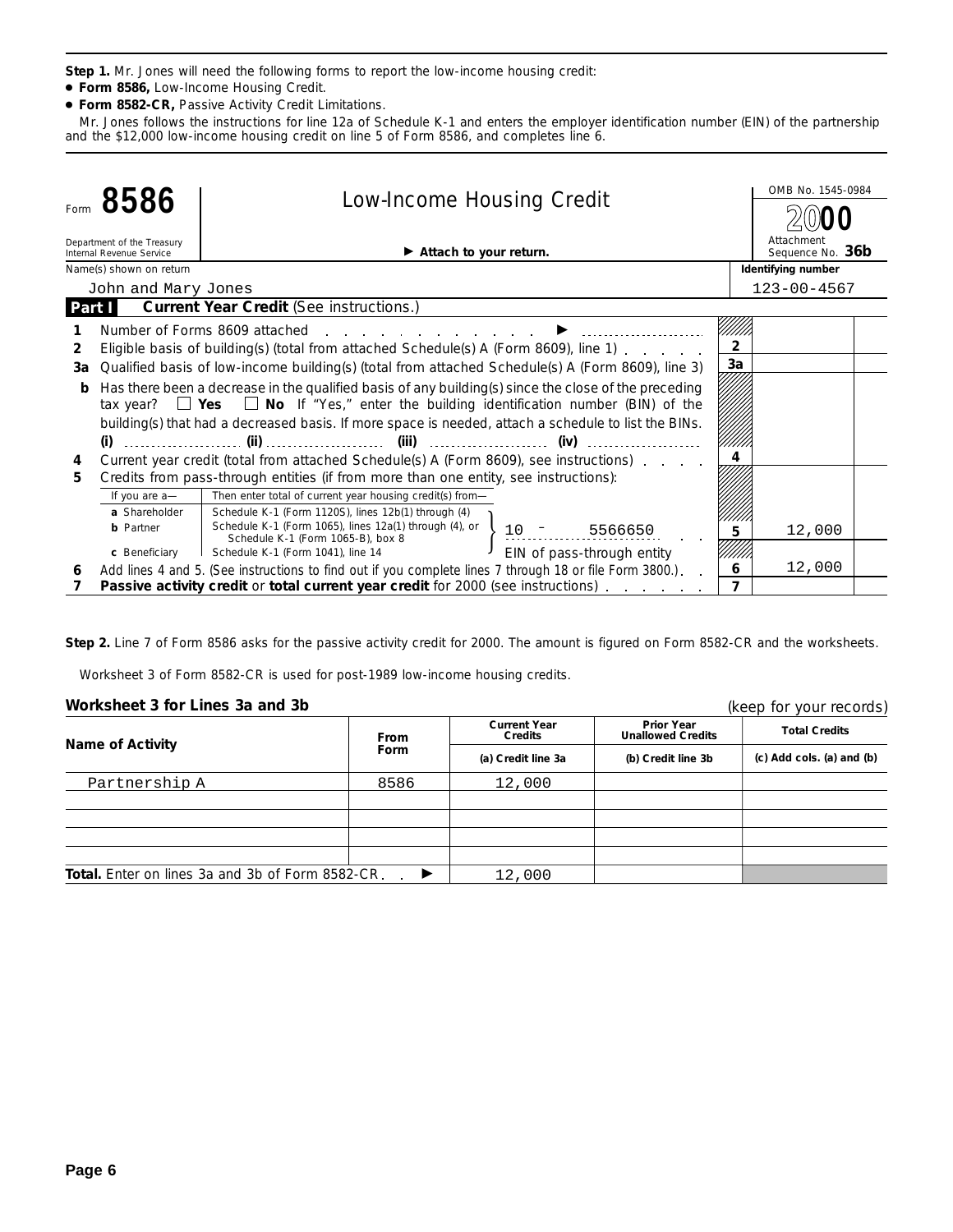Mr. Jones follows the instructions for Worksheet 3 and enters the total credits from column (a) of that worksheet on line 3a of Form 8582-CR. He enters the total credits on line 3c and completes lines 5 through 7 of the form. Mr. Jones can skip Parts II and III and go to Part IV because the only credit he has is from a post-1989 low-income housing rental real estate activity. He must also complete the computation for line 35 in the instructions to get the amount to enter on line 35 of the form.

|                                                        | $\triangleright$ See separate instructions.        |                                                                                                                                                                                                                                                                                                                                                                                                                                                                                                                                                                                                                                                                        |                                                                                                                                                                                                                                                                                                                                                                                                                                                                                                                                                                                                                                          |                                                                                                                                                                                                                                                                                                                                                                                                                                                                                                                                        |  |  |  |  |
|--------------------------------------------------------|----------------------------------------------------|------------------------------------------------------------------------------------------------------------------------------------------------------------------------------------------------------------------------------------------------------------------------------------------------------------------------------------------------------------------------------------------------------------------------------------------------------------------------------------------------------------------------------------------------------------------------------------------------------------------------------------------------------------------------|------------------------------------------------------------------------------------------------------------------------------------------------------------------------------------------------------------------------------------------------------------------------------------------------------------------------------------------------------------------------------------------------------------------------------------------------------------------------------------------------------------------------------------------------------------------------------------------------------------------------------------------|----------------------------------------------------------------------------------------------------------------------------------------------------------------------------------------------------------------------------------------------------------------------------------------------------------------------------------------------------------------------------------------------------------------------------------------------------------------------------------------------------------------------------------------|--|--|--|--|
| Department of the Treasury<br>Internal Revenue Service | $\blacktriangleright$ Attach to Form 1040 or 1041. |                                                                                                                                                                                                                                                                                                                                                                                                                                                                                                                                                                                                                                                                        |                                                                                                                                                                                                                                                                                                                                                                                                                                                                                                                                                                                                                                          | Attachment<br>Sequence No. 89                                                                                                                                                                                                                                                                                                                                                                                                                                                                                                          |  |  |  |  |
| Name(s) shown on return                                |                                                    |                                                                                                                                                                                                                                                                                                                                                                                                                                                                                                                                                                                                                                                                        |                                                                                                                                                                                                                                                                                                                                                                                                                                                                                                                                                                                                                                          | Identifying number                                                                                                                                                                                                                                                                                                                                                                                                                                                                                                                     |  |  |  |  |
|                                                        |                                                    |                                                                                                                                                                                                                                                                                                                                                                                                                                                                                                                                                                                                                                                                        |                                                                                                                                                                                                                                                                                                                                                                                                                                                                                                                                                                                                                                          | $123 - 00 - 4567$                                                                                                                                                                                                                                                                                                                                                                                                                                                                                                                      |  |  |  |  |
|                                                        |                                                    |                                                                                                                                                                                                                                                                                                                                                                                                                                                                                                                                                                                                                                                                        |                                                                                                                                                                                                                                                                                                                                                                                                                                                                                                                                                                                                                                          |                                                                                                                                                                                                                                                                                                                                                                                                                                                                                                                                        |  |  |  |  |
|                                                        |                                                    |                                                                                                                                                                                                                                                                                                                                                                                                                                                                                                                                                                                                                                                                        |                                                                                                                                                                                                                                                                                                                                                                                                                                                                                                                                                                                                                                          |                                                                                                                                                                                                                                                                                                                                                                                                                                                                                                                                        |  |  |  |  |
|                                                        |                                                    | 1a                                                                                                                                                                                                                                                                                                                                                                                                                                                                                                                                                                                                                                                                     |                                                                                                                                                                                                                                                                                                                                                                                                                                                                                                                                                                                                                                          |                                                                                                                                                                                                                                                                                                                                                                                                                                                                                                                                        |  |  |  |  |
|                                                        |                                                    | 1b                                                                                                                                                                                                                                                                                                                                                                                                                                                                                                                                                                                                                                                                     |                                                                                                                                                                                                                                                                                                                                                                                                                                                                                                                                                                                                                                          |                                                                                                                                                                                                                                                                                                                                                                                                                                                                                                                                        |  |  |  |  |
|                                                        |                                                    |                                                                                                                                                                                                                                                                                                                                                                                                                                                                                                                                                                                                                                                                        | 1c                                                                                                                                                                                                                                                                                                                                                                                                                                                                                                                                                                                                                                       |                                                                                                                                                                                                                                                                                                                                                                                                                                                                                                                                        |  |  |  |  |
|                                                        |                                                    | 2a<br>2b                                                                                                                                                                                                                                                                                                                                                                                                                                                                                                                                                                                                                                                               |                                                                                                                                                                                                                                                                                                                                                                                                                                                                                                                                                                                                                                          |                                                                                                                                                                                                                                                                                                                                                                                                                                                                                                                                        |  |  |  |  |
|                                                        |                                                    |                                                                                                                                                                                                                                                                                                                                                                                                                                                                                                                                                                                                                                                                        | 2c                                                                                                                                                                                                                                                                                                                                                                                                                                                                                                                                                                                                                                       |                                                                                                                                                                                                                                                                                                                                                                                                                                                                                                                                        |  |  |  |  |
| 3c on page 9.)                                         |                                                    |                                                                                                                                                                                                                                                                                                                                                                                                                                                                                                                                                                                                                                                                        |                                                                                                                                                                                                                                                                                                                                                                                                                                                                                                                                                                                                                                          |                                                                                                                                                                                                                                                                                                                                                                                                                                                                                                                                        |  |  |  |  |
|                                                        |                                                    | 12,000<br>3a<br>3 <sub>b</sub>                                                                                                                                                                                                                                                                                                                                                                                                                                                                                                                                                                                                                                         | 3c                                                                                                                                                                                                                                                                                                                                                                                                                                                                                                                                                                                                                                       | 12,000                                                                                                                                                                                                                                                                                                                                                                                                                                                                                                                                 |  |  |  |  |
|                                                        |                                                    |                                                                                                                                                                                                                                                                                                                                                                                                                                                                                                                                                                                                                                                                        |                                                                                                                                                                                                                                                                                                                                                                                                                                                                                                                                                                                                                                          |                                                                                                                                                                                                                                                                                                                                                                                                                                                                                                                                        |  |  |  |  |
|                                                        |                                                    | 4a<br>4b                                                                                                                                                                                                                                                                                                                                                                                                                                                                                                                                                                                                                                                               | 4c                                                                                                                                                                                                                                                                                                                                                                                                                                                                                                                                                                                                                                       |                                                                                                                                                                                                                                                                                                                                                                                                                                                                                                                                        |  |  |  |  |
|                                                        |                                                    |                                                                                                                                                                                                                                                                                                                                                                                                                                                                                                                                                                                                                                                                        | 5                                                                                                                                                                                                                                                                                                                                                                                                                                                                                                                                                                                                                                        | 12,000                                                                                                                                                                                                                                                                                                                                                                                                                                                                                                                                 |  |  |  |  |
|                                                        |                                                    |                                                                                                                                                                                                                                                                                                                                                                                                                                                                                                                                                                                                                                                                        | 6                                                                                                                                                                                                                                                                                                                                                                                                                                                                                                                                                                                                                                        | $-0-$                                                                                                                                                                                                                                                                                                                                                                                                                                                                                                                                  |  |  |  |  |
|                                                        |                                                    |                                                                                                                                                                                                                                                                                                                                                                                                                                                                                                                                                                                                                                                                        |                                                                                                                                                                                                                                                                                                                                                                                                                                                                                                                                                                                                                                          | 12,000                                                                                                                                                                                                                                                                                                                                                                                                                                                                                                                                 |  |  |  |  |
|                                                        |                                                    | John and Mary Jones<br>Part 1 2000 Passive Activity Credits<br>of the instructions.<br>1a Credits from Worksheet 1, column (a)<br>Prior year unallowed credits from Worksheet 1, column (b)<br>(See Lines 2a through 2c on page 9.)<br>2a Credits from Worksheet 2, column (a)<br><b>b</b> Prior year unallowed credits from Worksheet 2, column (b)<br>3a Credits from Worksheet 3, column (a)<br><b>b</b> Prior year unallowed credits from Worksheet 3, column (b)<br>c Add lines 3a and 3b. $\ldots$ $\ldots$ $\ldots$ $\ldots$ $\ldots$ $\ldots$<br>4a Credits from Worksheet 4, column (a)<br><b>b</b> Prior year unallowed credits from Worksheet 4, column (b) | Credits and Low-Income Housing Credits) (See Lines 1a through 1c on page 9.)<br>c Add lines 2a and 2b. $\ldots$ $\ldots$ $\ldots$ $\ldots$ $\ldots$ $\ldots$<br>and a state of the state of the<br>All Other Passive Activity Credits (See Lines 4a through 4c on page 9.)<br>Enter the tax attributable to net passive income (see page 9)<br>Subtract line 6 from line 5. If line 6 is more than or equal to line 5, enter -0- and see page 10<br>Note: If your filing status is married filing separately and you lived with your spouse at any time<br>during the year, do not complete Part II, III, or IV. Instead, go to line 37. | Caution: If you have credits from a publicly traded partnership, see Publicly Traded Partnerships (PTPs) on page 15<br>Credits From Rental Real Estate Activities With Active Participation (Other Than Rehabilitation<br>Rehabilitation Credits From Rental Real Estate Activities and Low-Income Housing Credits for<br>Property Placed in Service Before 1990 (or From Pass-Through Interests Acquired Before 1990)<br>Low-Income Housing Credits for Property Placed in Service After 1989 (See Lines 3a through<br>$\overline{ }$ |  |  |  |  |

**Special Allowance for Low-Income Housing Credits for Property Placed in Service After 1989 Note:** *Complete this part only if you have an amount on line 3c. Otherwise, go to Part V.* **Part IV**

| 31 If you completed Part III, enter the amount from line 19. Otherwise, subtract line 16 from line 7                                                                                                                           | 31  | 12,000 |  |
|--------------------------------------------------------------------------------------------------------------------------------------------------------------------------------------------------------------------------------|-----|--------|--|
|                                                                                                                                                                                                                                | 32  | $-0-$  |  |
| 33 Subtract line 32 from line 31. If zero, enter -0- here and on line 36 manufacture 1.1 manufacture 1.1 manufacture 1.1 manufacture 1.1 manufacture 1.1 manufacture 1.1 manufacture 1.1 manufacture 1.1 manufacture 1.1 manuf | 133 | 12,000 |  |
| 34 Enter the smaller of line 3c or line 33 reading the state of the smaller of line 3c or line 3c.                                                                                                                             | -34 | 12,000 |  |
| 35 Tax attributable to the remaining special allowance (see page 12) $\boxed{35}$                                                                                                                                              |     | 9,435  |  |
|                                                                                                                                                                                                                                |     |        |  |
| 36 Enter the smaller of line 34 or line 35 enter and the smaller of line 34 or line 35 enter all the smaller of line 34 or line 35                                                                                             | 36  | 9.435  |  |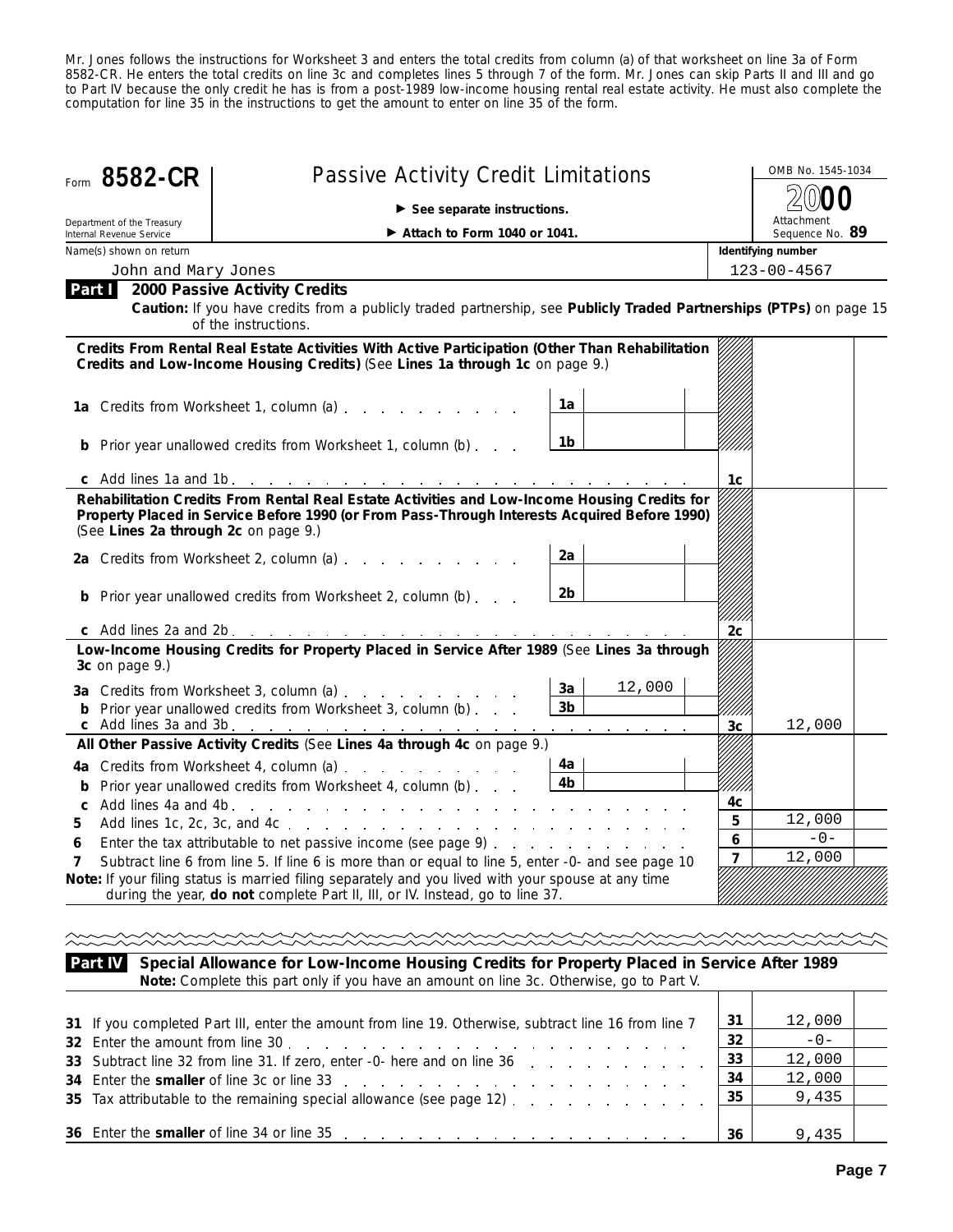#### **Line 35 computation:**

| Line 35. Figure the tax attributable to the remaining special allowance as follows:                                                                                                                                                                                                                                                                              |        |
|------------------------------------------------------------------------------------------------------------------------------------------------------------------------------------------------------------------------------------------------------------------------------------------------------------------------------------------------------------------|--------|
| 305,000                                                                                                                                                                                                                                                                                                                                                          |        |
| B. Tax on line A. Use the Tax Table, Tax Rate Schedules, the Capital Gain Tax Worksheet, or Schedule D (Form 1040) (or Schedule<br>$D$ (Form 1041)), whichever applies $\cdots$ $\cdots$ $\cdots$ $\cdots$ $\cdots$ $\cdots$ $\cdots$ $\cdots$ $\cdots$ $\cdots$ $\cdots$                                                                                        | 91,646 |
| C. Enter \$25,000 (\$12,500 if married filing separate return and you and your spouse lived apart at<br>25,000<br>all times during the year) entertainment of the state of the state of the state of the state of the state of the state of the state of the state of the state of the state of the state of the state of the state of the state                 |        |
| <b>D.</b> Enter amount, if any, from line 9 of Form 8582 $\frac{-0}{\sqrt{2}}$                                                                                                                                                                                                                                                                                   |        |
|                                                                                                                                                                                                                                                                                                                                                                  |        |
| 280,000                                                                                                                                                                                                                                                                                                                                                          |        |
| G. Tax on line F. Use the Tax Table, Tax Rate Schedules, the Capital Gain Tax Worksheet, or Schedule D (Form 1040) (or Schedule<br>D (Form 1041)), whichever applies experience and the contract of the contract of the contract of the contract of the contract of the contract of the contract of the contract of the contract of the contract of the contract | 82,211 |
| H. Subtract line G from line B enterprise to contact the contact the C from line B enterprise to contact the contact of the C from the C from the C from the C from the C from the C from the C from the C from the C from the                                                                                                                                   | 9,435  |
|                                                                                                                                                                                                                                                                                                                                                                  | $-0-$  |
| J. Tax attributable to the remaining special allowance. Subtract line I from line H. Enter the result on line 35 of Form 8582-CR.                                                                                                                                                                                                                                | 9,435  |
| Note: When using taxable income in the above computation, it is not necessary to refigure items that are based on a percentage<br>of adjusted gross income.                                                                                                                                                                                                      |        |

Mr. Jones completes Part V of Form 8582-CR:

#### **Passive Activity Credit Allowed Part V**

| 37 Passive Activity Credit Allowed. Add lines 6, 16, 30, and 36. See page 12 to find out how to    |       |  |
|----------------------------------------------------------------------------------------------------|-------|--|
| report the allowed credit on your tax return and how to allocate allowed and unallowed credits if  |       |  |
| you have more than one credit or credits from more than one activity. If you have any credits from |       |  |
| a publicly traded partnership, see Publicly Traded Partnerships (PTPs) on page 15                  | 9,435 |  |

**Step 3.** After completing Form 8582-CR, Mr. Jones determines his allowed and unallowed credit. Because he has only one type of credit from a single passive activity, his allowed low-income housing credit for 2000 is the amount on line 37, or \$9,435. His unallowed credit of \$2,565 is determined by subtracting the allowed credit on line 37 from the total credit on line 5 (\$12,000 – \$9,435).

**Step 4.** Mr. Jones enters the allowed passive activity credit of \$9,435 on line 7 of Form 8586 and completes Part II of that form according to the instructions for Form 8586. The unallowed credit of \$2,565 is carried forward and used to figure the passive activity credit allowed for 2001.

|                |                                                        | <b>Low-Income Housing Credit</b>                                                                             |                            |                | OMB No. 1545-0984              |
|----------------|--------------------------------------------------------|--------------------------------------------------------------------------------------------------------------|----------------------------|----------------|--------------------------------|
|                | Form $8586$                                            |                                                                                                              |                            |                |                                |
|                | Department of the Treasury<br>Internal Revenue Service | Attach to your return.                                                                                       |                            |                | Attachment<br>Sequence No. 36b |
|                | Name(s) shown on return                                |                                                                                                              |                            |                | Identifying number             |
|                | John and Mary Jones                                    |                                                                                                              |                            |                | $123 - 00 - 4567$              |
|                | Part I                                                 | <b>Current Year Credit (See instructions.)</b>                                                               |                            |                |                                |
|                |                                                        | Number of Forms 8609 attached                                                                                |                            |                |                                |
| $\overline{2}$ |                                                        | Eligible basis of building(s) (total from attached Schedule(s) A (Form 8609), line 1)                        |                            |                |                                |
| 3a             |                                                        | Qualified basis of low-income building(s) (total from attached Schedule(s) A (Form 8609), line 3)            |                            | 3a             |                                |
| b              |                                                        | Has there been a decrease in the qualified basis of any building(s) since the close of the preceding         |                            |                |                                |
|                |                                                        | tax year? $\Box$ Yes $\Box$ No If "Yes," enter the building identification number (BIN) of the               |                            |                |                                |
|                |                                                        | building(s) that had a decreased basis. If more space is needed, attach a schedule to list the BINs.         |                            |                |                                |
|                |                                                        |                                                                                                              |                            |                |                                |
| 4              |                                                        | Current year credit (total from attached Schedule(s) A (Form 8609), see instructions)                        |                            |                |                                |
| 5              |                                                        | Credits from pass-through entities (if from more than one entity, see instructions):                         |                            |                |                                |
|                | If you are a-                                          | Then enter total of current year housing credit(s) from-                                                     |                            |                |                                |
|                | a Shareholder                                          | Schedule K-1 (Form 1120S), lines 12b(1) through (4)                                                          |                            |                |                                |
|                | <b>b</b> Partner                                       | Schedule K-1 (Form 1065), lines 12a(1) through (4), or $\left\{\right.$<br>Schedule K-1 (Form 1065-B), box 8 | 5566650                    | 5              | 12,000                         |
|                | c Beneficiary                                          | Schedule K-1 (Form 1041), line 14                                                                            | EIN of pass-through entity |                |                                |
| 6              |                                                        | Add lines 4 and 5. (See instructions to find out if you complete lines 7 through 18 or file Form 3800.)      |                            | 6              | 12,000                         |
|                |                                                        | <b>Passive activity credit or total current year credit for 2000 (see instructions).</b>                     |                            | $\overline{7}$ | 9,435                          |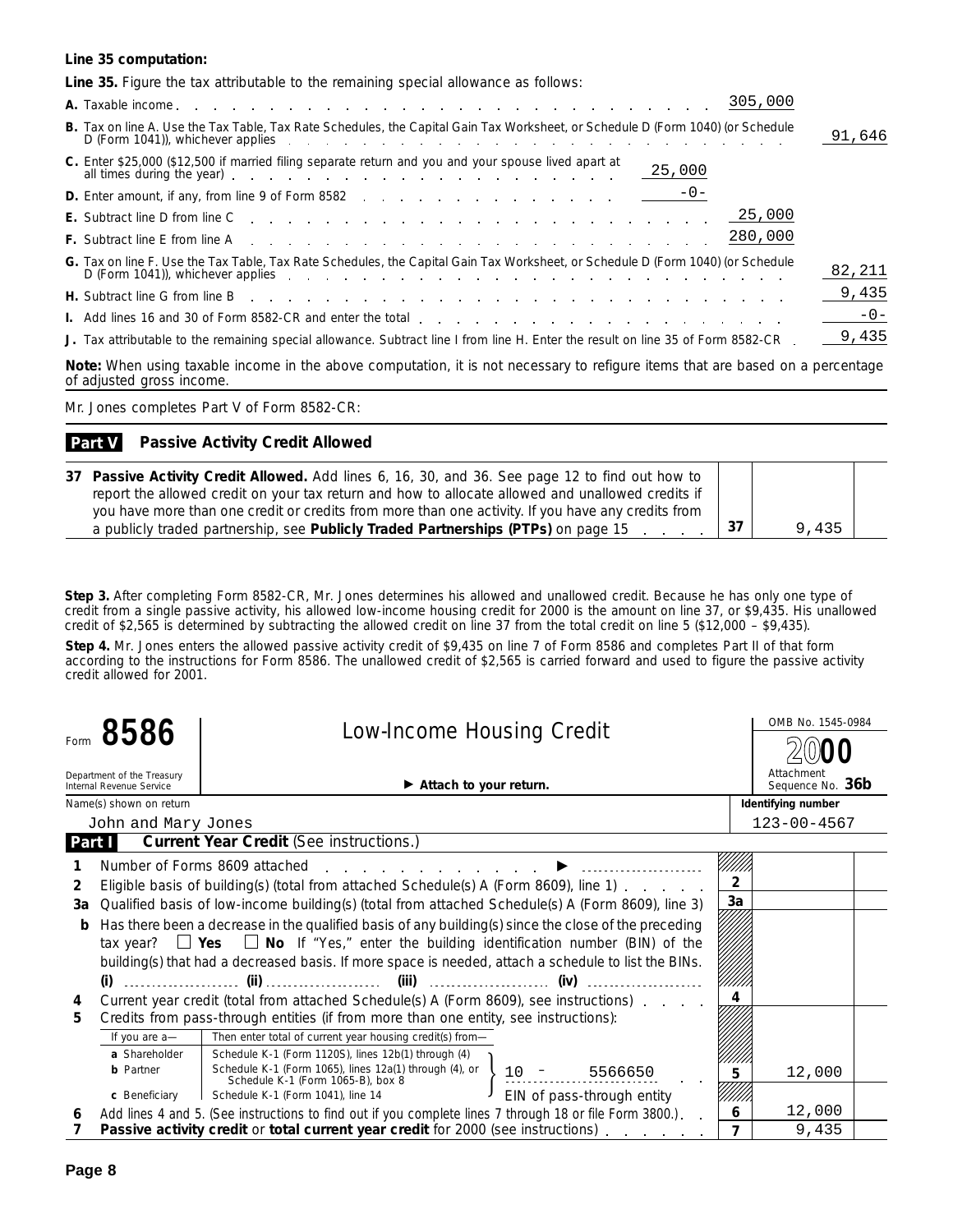# **Specific Instructions**

# **Current Year Credits**

Convert any current year qualified expenditures into credits before beginning Worksheet 1, 2, 3, or 4.

**Form 3800, General Business Credit.** Enter the credits from line 3 of Form 3800 in column (a) of Worksheet 1, 2, 3, or 4. If the credits are from more than one activity or are of more than one type, separate the credits by activity or type before making entries in the worksheets.

**Example.** You have a low-income housing credit from one activity and a research credit from a different activity. Enter the low-income housing credit in column (a) of Worksheet 2 and make a separate entry for the research credit in column (a) of Worksheet 4.

**Form 8586, Low-Income Housing Credit.** If you are not required to file Form 3800, enter the portion of the credit attributable to passive activities from line 6 of Form 8586 in column (a) of Worksheet 2 or 3.

**Form 8834, Qualified Electric Vehicle Credit.** Enter the credits from line 10 of Form 8834 in column (a) of Worksheet 1 or 4. If the credits are from more than one activity, separate the credits by activity before making entries in the worksheet.

**Form 8844, Empowerment Zone Employment Credit.** Enter the credits from line 5 of Form 8844 in column (a) of Worksheet 1 or 4. If the credits are from more than one activity, separate the credits by activity before making entries in the worksheet.

**Nonconventional source fuel credit.** Figure your credit from passive activities for fuel produced from a nonconventional source and enter the credit in column (a) of Worksheet 4.

See section 29 for more information on the credit for fuel produced from a nonconventional source.

# **Prior Year Unallowed Credits**

To figure this year's PAC, you must take into account any credits from passive activities disallowed for prior years and carried forward to this year.

If you had only one type of prior year unallowed credit from a single passive activity, figure your prior year unallowed credit by subtracting line 37 of your 1999 Form 8582-CR from line 5 of your 1999 Form 8582-CR.

Otherwise, your prior year unallowed credits are the amounts shown in column (b) of Worksheet 9 in the 1999 Instructions for Form 8582-CR. Enter the prior year unallowed credits in column (b) of Worksheet 1, 2, 3, or 4, whichever apply.

# **Part I—2000 Passive Activity Credits**

Use Part I to combine your credits from passive activities to determine if you have a PAC for 2000.

If your credits from all passive activities exceed the tax attributable to net passive income, you have a PAC for 2000. Generally, you have net passive income if line 3 of Form 8582 shows income. See the instructions for line 6 of Form 8582-CR on this page for other details.

**Lines 1a through 1c.** Individuals and qualifying estates that actively participated in rental real estate activities (other than rental real estate activities with rehabilitation credits or low-income housing credits) must include the credits from these activities on lines 1a through 1c. Use Worksheet 1 to figure the amounts to enter on lines 1a and 1b.

See **Active Participation in a Rental Real Estate Activity** on page 3.

**CAUTION** Worksheet 1, if you are **!** Include the credits in Worksheet 4, but not in married filing a separate return and lived with your spouse at any time during the year, even if you actively participated.

**Note:** You may take credits that arose in a prior tax year (other than low-income housing and rehabilitation credits) under the special allowance only if you actively participated in the rental real estate activity for both that prior year and this year. If you did not actively participate for both years, include the credits in Worksheet 4, but not in Worksheet 1.

**Lines 2a through 2c.** Individuals (including limited partners) and qualifying estates who had

rehabilitation credits from rental real estate activities or low-income housing credits for property placed in service before 1990 must include the credits from those activities on lines 2a and 2b. Use Worksheet 2 to figure the amounts to enter on lines 2a and 2b.

If you have low-income housing credits for property placed in service after 1989, include those credits in Worksheet 3 instead of Worksheet 2. If you held an indirect interest in the property through a partnership, S corporation, or other pass-through entity, use Worksheet 3 only if you also acquired your interest in the pass-through entity after 1989.

**Worksheet 4, but not in**<br> **Worksheet 2 or Worksheet 3,** Include the credits in Worksheet 4, but not in if you are married filing a separate return and lived with your spouse at any time during the year.

**Lines 3a through 3c.** Individuals (including limited partners) and qualifying estates who had low-income housing credits from rental real estate activities for property placed in service after 1989 must include those credits on lines 3a through 3c instead of Worksheet 2. If you held an indirect interest in the property through a partnership, S corporation, or other pass-through entity, use lines 3a through 3c only if you also acquired your interest in the pass-through entity after 1989. Use Worksheet 3 to figure the amounts to enter on lines 3a and 3b.

**Lines 4a through 4c.** Individuals must include on lines 4a through 4c credits from passive activities that were not entered on Worksheets 1, 2, or 3. Trusts must include credits from **all** passive activities in Worksheet 4. Use Worksheet 4 to figure the amounts to enter on lines 4a and 4b.

**Line 6.** If line 3 of Form 8582 shows net income or you did not complete Form 8582 because you had net passive income, you must figure the tax on the net passive income. If you have an overall loss on an entire disposition of your interest in a passive activity, reduce net passive income, if any, on line 3 of Form 8582 to the extent of the loss (but not below zero) and use only the remaining net passive income in the computation on page 10. If you had a net passive activity loss, enter zero on line 6 and go on to line 7.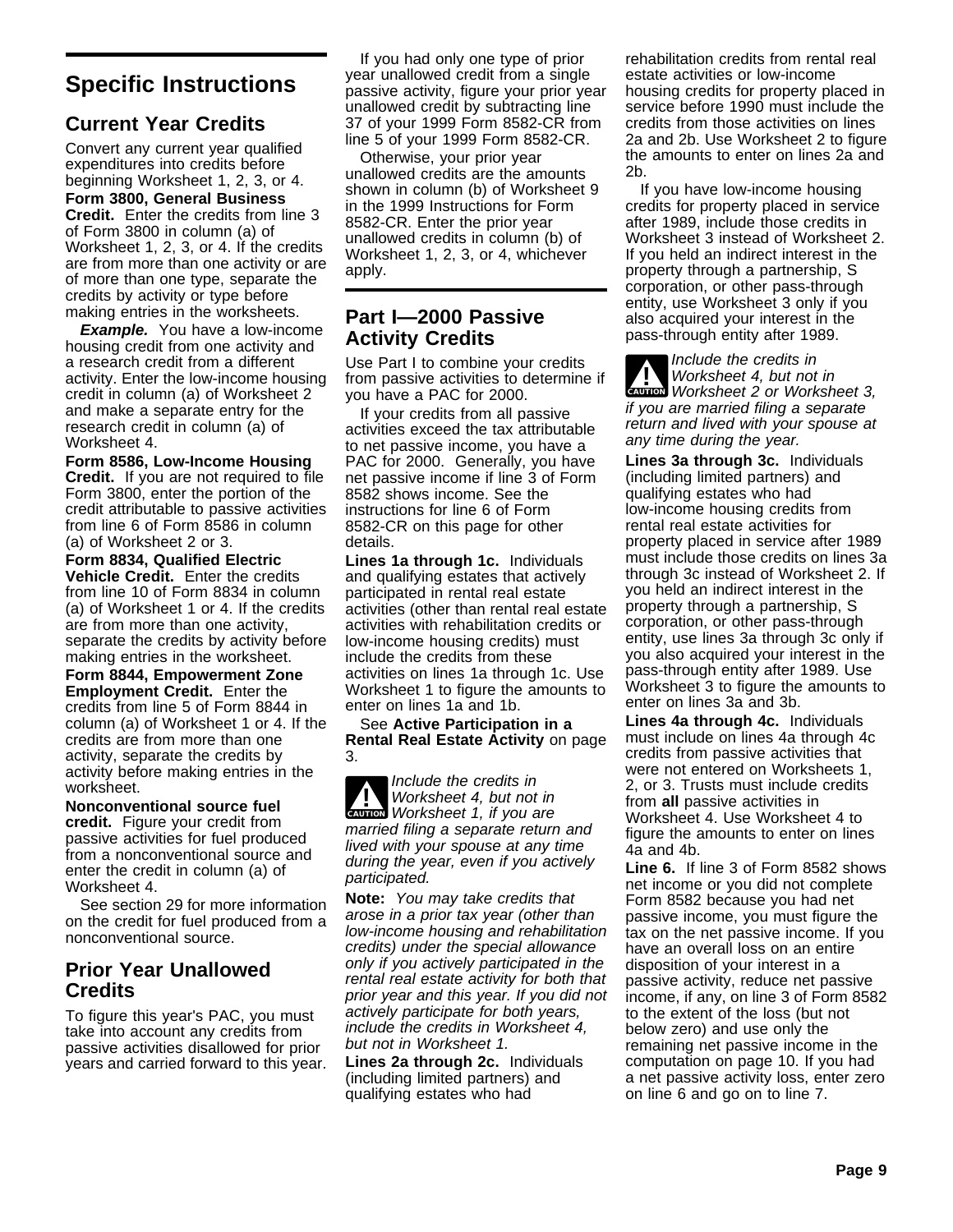Figure the tax on net passive income as follows.

- **A.** Taxable income including net passive income...
- **B.** Tax on line A. Use the Tax Table, Tax Rate Schedules, the Capital Gain Tax Worksheet, or Schedule D (Form 1040) (or Schedule D (Form 1041)), whichever applies...
- **C.** Taxable income without net passive income...
- **D.** Tax on line C. Use the Tax Table, Tax<br>Rate Schedules, the Capital Gain Tax<br>Worksheet, or Schedule D (Form 1040) (or Schedule D (Form 1041)), whichever applies...
- **E.** Subtract line D from line B and enter the result on line 6 of Form 8582-CR

**Note:** When using taxable income in the above computation, it is not necessary to refigure items that are based on a percentage of adjusted gross income.

**Line 7.** If line 7 is zero because the tax on the net passive income on line 6 is greater than your credits from passive activities on line 5, all your credits from passive activities are allowed. In this case, enter the

amount from line 5 on line 37 and report the credits on the forms normally used. Do not complete Worksheets 5 through 9.

# **Part II—Special Allowance for Rental Real Estate Activities With Active Participation**

**<u>coution</u>** spouses at any time during the **!** Married persons filing separate returns who lived with their year are **not** eligible to complete Part  $II$ 

Use Part II to figure the credit allowed if you have any credits from rental real estate activities in which you actively participated (other than rehabilitation credits and low-income housing credits). See **Rental Activities** on page 2 for details. **Line 9.** Married persons filing

separate returns who lived apart from their spouses at all times during the

year must enter \$75,000 on line 9 instead of \$150,000. Married persons filing separate returns who lived with their spouses at any time during the year are **not** eligible for the special allowance. They must enter zero on line 16 and go to line 17.

**Line 10.** To figure **modified adjusted gross income**, combine all the amounts used to figure adjusted gross income except:

• Any passive activity loss as defined in section 469(d)(1);

● Any rental real estate loss allowed under section 469(c)(7) to real estate professionals (defined under

**Activities That Are Not Passive Activities** on page 1);

● Any overall loss from a PTP;

● The taxable amount of social security and tier 1 railroad retirement benefits;

• The deduction allowed under section 219 for contributions to IRAs and certain other qualified retirement plans;

Lines 1a and 1b. Use Worksheet 1 to figure the amounts to enter on lines 1a and 1b. Use line 1a for credits from rental real estate activities with active participation for the current year and line 1b for prior year unallowed credits from rental real estate activities with active participation in both the prior year in which the credit arose and the current year. See **Active Participation in a Rental Real Estate Activity** on page 3 for a definition of active participation.

After you complete the worksheet below, enter the totals of columns (a) and (b) on the corresponding lines of Form 8582-CR and then complete line 1c.

**Note:** *Rehabilitation credits from rental real estate activities and low-income housing credits must be entered in Worksheet 2 or 3, whichever applies, even if you actively participated in the activity.*

### **Worksheet 1 for Lines 1a and 1b** (keep for your records)

| WORSHEEL FIGHT LINES TO AND TO<br>TREED TOT YOUL TECOLUST |      |                                |                                               |                           |  |
|-----------------------------------------------------------|------|--------------------------------|-----------------------------------------------|---------------------------|--|
| <b>Name of Activity</b>                                   | From | <b>Current Year</b><br>Credits | <b>Prior Year</b><br><b>Unallowed Credits</b> | <b>Total Credits</b>      |  |
|                                                           | Form | (a) Credit line 1a             | (b) Credit line 1b                            | (c) Add cols. (a) and (b) |  |
|                                                           |      |                                |                                               |                           |  |
|                                                           |      |                                |                                               |                           |  |
|                                                           |      |                                |                                               |                           |  |
|                                                           |      |                                |                                               |                           |  |
|                                                           |      |                                |                                               |                           |  |
| <b>Totals.</b> Enter on lines 1a and 1b of Form 8582-CR   |      |                                |                                               |                           |  |

**Lines 2a and 2b.** Use Worksheet 2 to figure the amounts to enter on lines 2a and 2b. Use line 2a for rehabilitation credits and low-income housing credits from rental real estate activities for the current year and line 2b for prior year unallowed credits from those activities. However, use Worksheet 3 instead of Worksheet 2 if you have any low-income housing credits for property placed in service after 1989. If you held an indirect interest in the property through a partnership, S corporation, or other pass-through entity, use Worksheet 3 only if you also acquired your interest in the pass-through entity after 1989. Use this worksheet if you do not meet both requirements.

After you complete the worksheet below, enter the totals of columns (a) and (b) on the corresponding lines of Form 8582-CR and then complete line 2c.

#### **Worksheet 2 for Lines 2a and 2b (keep for your records)** (keep for your records)

|                                                  | <b>From</b>                | <b>Current Year</b><br>Credits | <b>Prior Year</b><br><b>Unallowed Credits</b> | <b>Total Credits</b>      |  |  |
|--------------------------------------------------|----------------------------|--------------------------------|-----------------------------------------------|---------------------------|--|--|
| Name of Activity                                 | Form<br>(a) Credit line 2a |                                | (b) Credit line 2b                            | (c) Add cols. (a) and (b) |  |  |
|                                                  |                            |                                |                                               |                           |  |  |
|                                                  |                            |                                |                                               |                           |  |  |
|                                                  |                            |                                |                                               |                           |  |  |
|                                                  |                            |                                |                                               |                           |  |  |
|                                                  |                            |                                |                                               |                           |  |  |
| Totals. Enter on lines 2a and 2b of Form 8582-CR |                            |                                |                                               |                           |  |  |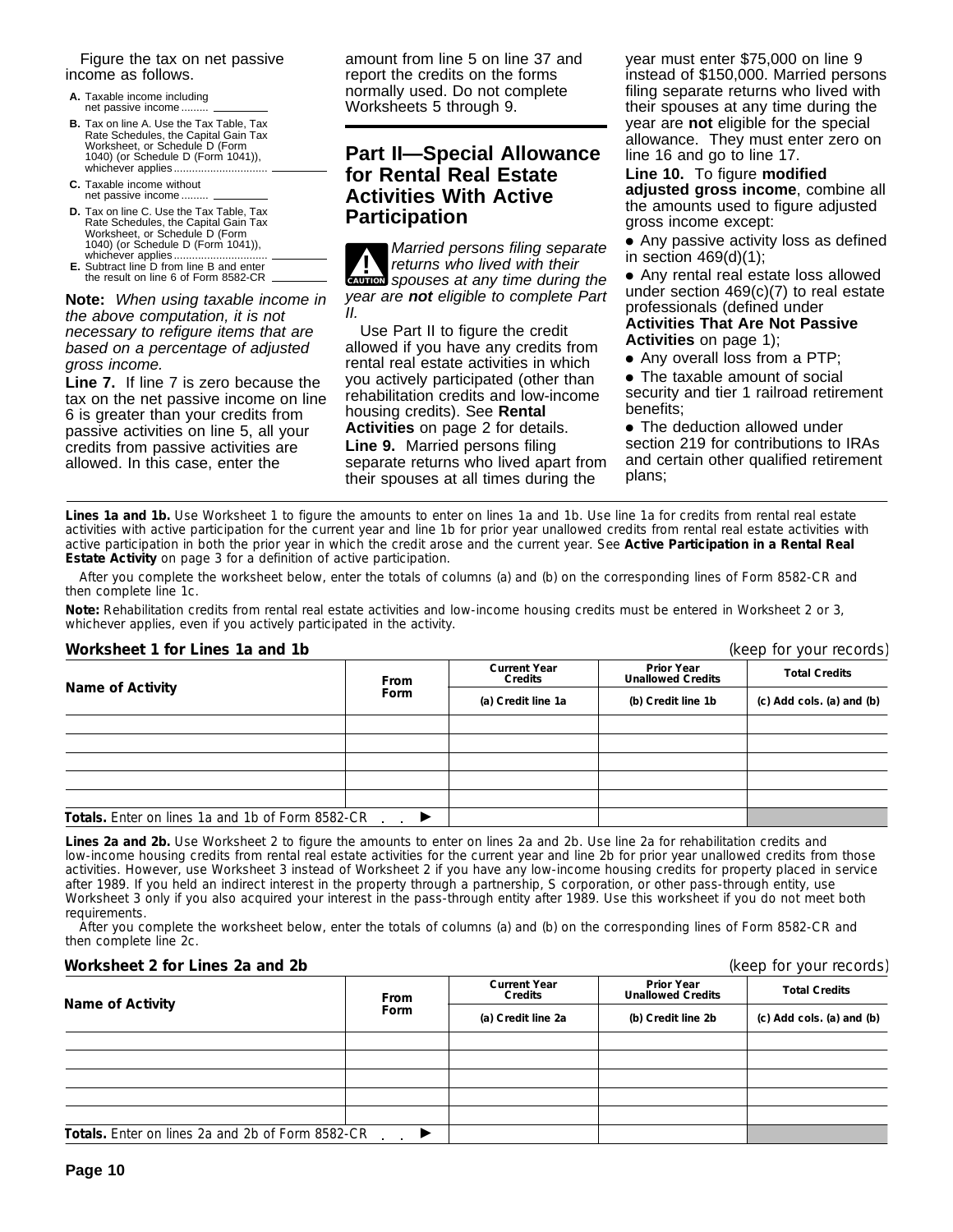● The deduction allowed under section 164(f) for one-half of self-employment taxes;

• The exclusion from income of interest from series EE and I U.S. savings bonds used to pay higher education expenses;

• The exclusion allowed under section 137 for expenses related to adoption assistance programs; or

• The student loan interest deduction. Include in modified adjusted gross income any portfolio income and expenses that are clearly and directly allocable to portfolio income. Also include any income that is treated as nonpassive income, such as overall gain from a PTP and net income from an activity or item of property subject to the recharacterization of passive income rules. For information on recharacterization of income, see Pub. 925 or Temporary Regulations section 1.469-2T(f) and Regulations section 1.469-2(f).

When figuring modified adjusted gross income, any overall loss from an entire disposition of an interest in a passive activity is taken into account as a nonpassive loss if you do not have any net passive income after combining net income and losses from all other passive activities (that is, line 3 of Form 8582 is a loss or zero). If you do have net passive income when you combine the net losses and net income from all other passive activities, the overall loss from the disposition is taken into account as a nonpassive loss only to the extent that it exceeds that net passive income.

**Line 12.** Do not enter more than \$12,500 on line 12 if you are married filing a separate return and you and your spouse lived apart at all times during the year. Married persons filing separate returns who lived with their spouses at any time during the year are **not** eligible for the special

allowance. They must enter zero on line 16 and go to line 17.

**Line 15.** Figure the tax attributable to the amount on line 14 as follows.

A. Taxable income......

- **B.** Tax on line A. Use the Tax Table, Tax Rate Schedules, the Capital Gain Tax Worksheet, or Schedule D (Form 1040) (or Schedule D (Form 1041)), whichever applies....
- **C.** Enter amount from line A above
- above .............................. **D.** Enter amount from line

 $C$ ......

- 14 of Form 8582-CR **E.** Subtract line D from line
- **F.** Tax on line E. Use the Tax Table, Tax Rate Schedules, the Capital Gain Tax Worksheet, or Schedule D (Form 1040) (or Schedule D (Form 1041)),
- whichever applies............................... **G.** Subtract line F from line B and enter the result on line 15 of Form 8582-CR.

**Note:** When using taxable income in the above computation, it is not necessary to refigure items that are based on a percentage of adjusted gross income.

**Lines 3a and 3b.** Use Worksheet 3 to figure the amounts to enter on lines 3a and 3b for low-income housing credits for property placed in service after 1989. If you held an indirect interest in the property through a partnership, S corporation, or other pass-through entity, use Worksheet 3 only if you also acquired your interest in the pass-through entity after 1989. Use line 3a for the current year credits and line 3b for prior year unallowed credits for those activities.

After you complete the worksheet below, enter the totals of columns (a) and (b) on the corresponding lines of Form 8582-CR and then complete line 3c.

**Worksheet 3 for Lines 3a and 3b**

(keep for your records)

| Name of Activity                                     | From | <b>Current Year</b><br>Credits | <b>Prior Year</b><br><b>Unallowed Credits</b> | <b>Total Credits</b>      |
|------------------------------------------------------|------|--------------------------------|-----------------------------------------------|---------------------------|
|                                                      | Form | (a) Credit line 3a             | (b) Credit line 3b                            | (c) Add cols. (a) and (b) |
|                                                      |      |                                |                                               |                           |
|                                                      |      |                                |                                               |                           |
|                                                      |      |                                |                                               |                           |
|                                                      |      |                                |                                               |                           |
|                                                      |      |                                |                                               |                           |
| Totals. Enter on lines 3a and 3b of Form 8582-CR . ▶ |      |                                |                                               |                           |

**Lines 4a and 4b.** Use Worksheet 4 to figure the amounts to enter on lines 4a and 4b. Use line 4a for credits from all other passive activities for the current year and line 4b for prior year unallowed credits from those activities.

After you complete the worksheet below, enter the totals of columns (a) and (b) on the corresponding lines of Form 8582-CR and then complete line 4c.

#### **Worksheet 4 for Lines 4a and 4b** (keep for your records)

|                                                  | From | <b>Current Year</b><br>Credits | <b>Prior Year</b><br><b>Unallowed Credits</b> | <b>Total Credits</b>      |
|--------------------------------------------------|------|--------------------------------|-----------------------------------------------|---------------------------|
| Name of Activity                                 | Form | (a) Credit line 4a             | (b) Credit line 4b                            | (c) Add cols. (a) and (b) |
|                                                  |      |                                |                                               |                           |
|                                                  |      |                                |                                               |                           |
|                                                  |      |                                |                                               |                           |
|                                                  |      |                                |                                               |                           |
|                                                  |      |                                |                                               |                           |
| Totals. Enter on lines 4a and 4b of Form 8582-CR |      |                                |                                               |                           |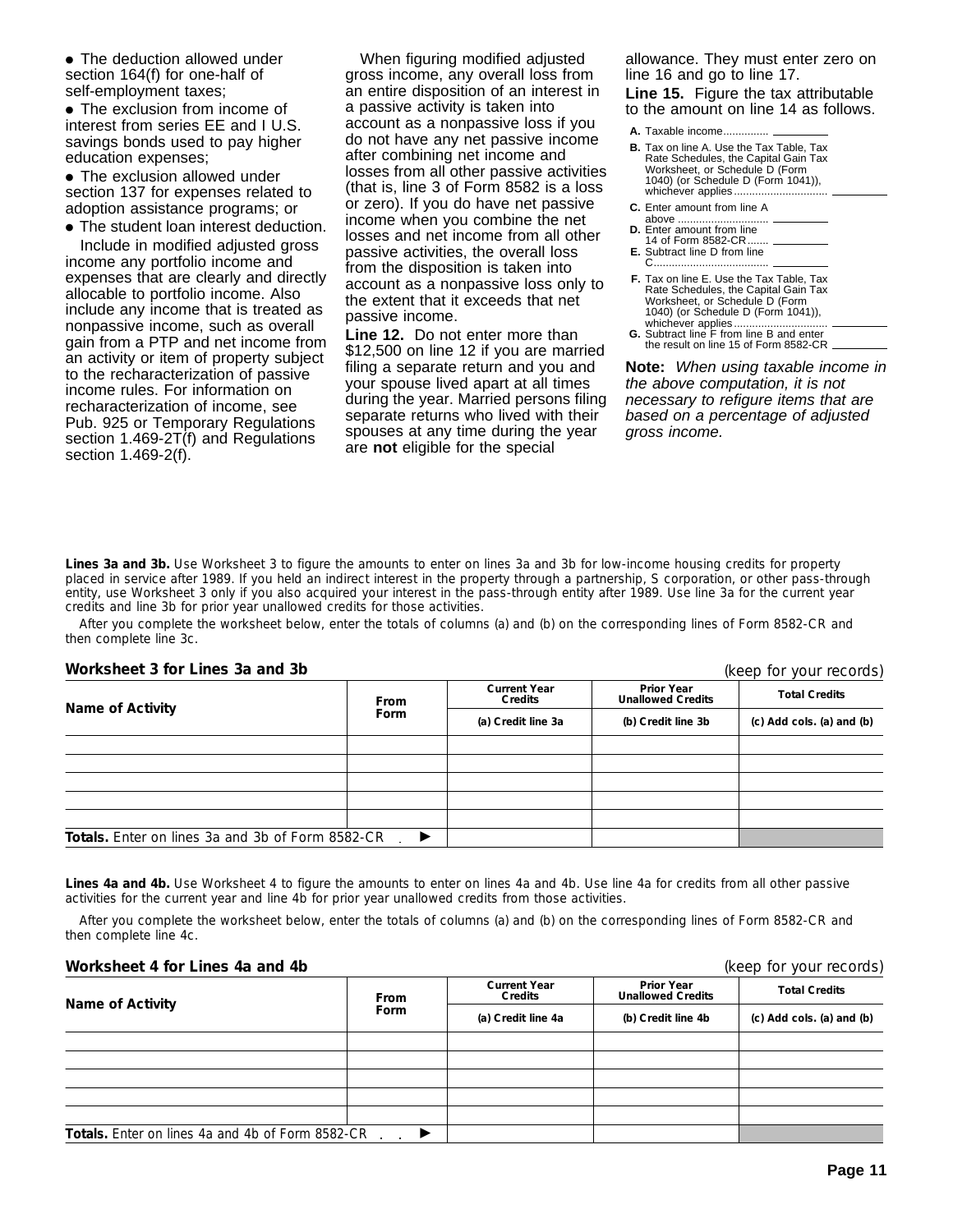**Part III—Special Allowance for Rehabilitation Credits From Rental Real Estate Activities and Low-Income Housing Credits for Property Placed in Service Before 1990 (or From Pass-Through Interests Acquired Before 1990)**

**ENTION** spouses at any time during the **1** Married persons filing separate<br>returns who lived with their<br>the setting theory year are **not** eligible to complete Part III.

Use Part III to figure the credit allowed if you have any rehabilitation credits or low-income housing credits for property placed in service before 1990. Also use this part if your low-income housing credit is from a partnership, S corporation, or other pass-through entity in which you acquired your interest before 1990, regardless of the date the property was placed in service.

**Line 21.** Married persons filing separate returns who lived apart from their spouses at all times during the year must enter \$125,000 on line 21, instead of \$250,000.

Skip lines 21 through 26 if you completed Part II of this form and your modified adjusted gross income on line 10 in Part II was \$100,000 or less (\$50,000 or less if married filing separately and you lived apart from your spouse for the entire year). Instead, enter the amount from line 15 on line 27.

**Line 24.** Do not enter more than \$12,500 on line 24 if you are married filing a separate return and lived apart from your spouse for the entire year. **Line 27.** Figure the tax attributable to the amount on line 26 as follows.

- **A.** Taxable income.....................
- **B.** Tax on line A. Use the Tax Table, Tax Rate Schedules, the Capital Gain Tax Worksheet, or Schedule D (Form 1040) (or Schedule D (Form 1041)), whichever applies...
- **C.** Enter amount from line A
- above ........ **D.** Enter amount from line 26 of
- Form 8582-CR ......................
- **E.** Subtract line D from line C ...
- **F.** Tax on line E. Use the Tax Table, Tax<br>Rate Schedules, the Capital Gain Tax<br>Worksheet, or Schedule D (Form 1040) (or Schedule D (Form 1041)), whichever applies...
- **G.** Subtract line F from line B and enter the result on line 27 of Form 8582-CR ...

**Note:** When using taxable income in the above computation, it is not necessary to refigure items that are based on a percentage of adjusted gross income.

# **Part IV—Special Allowance for Low-Income Housing Credits for Property Placed in Service After 1989**

**ENTION** spouses at any time during the **!** Married persons filing separate returns who lived with their year are **not** eligible to complete Part IV.

Use Part IV to figure the credit allowed if you have any low-income housing credits for property placed in service after 1989. If you held an indirect interest in the property through a partnership, S corporation, or other pass-through entity, use Part IV only if your interest in the pass-through entity was also acquired after 1989.

**Line 35.** Figure the tax attributable to the remaining special allowance as follows.

- **A.** Taxable income.....
- **B.** Tax on line A. Use the Tax Table, Tax Rate Schedules, the Capital Gain Tax Worksheet, or Schedule D (Form 1040) (or Schedule D (Form 1041)), whichever applies.
- **C.** Enter \$25,000 (\$12,500 if married filing separate return and you and your spouse lived apart at all times during the year)
- **D.** Enter amount, if any, from line 9 of Form 8582....
- **E.** Subtract line D from line C ...
- **F.** Subtract line E from line A....
- **G.** Tax on line F. Use the Tax Table, Tax Rate Schedules, the Capital Gain Tax Worksheet, or Schedule D (Form 1040) (or Schedule D (Form 1041)), whichever applies.
- H. Subtract line G from line B... **I.** Add lines 16 and 30 of Form 8582-CR and enter the total ...
- **J.** Tax attributable to the remaining special allowance. Subtract line I from line H. Enter the result on line 35 of Form 8582-CR...

**Note:** When using taxable income in the above computation, it is not necessary to refigure items that are

based on a percentage of adjusted gross income.

# **Part V—Passive Activity Credit Allowed**

Use Part V to figure the PAC (as determined in Part I) that is allowed for 2000 for all passive activities. **Line 37.** If you have only one type of credit, the amount on line 37 is the credit allowed for the year. Enter this amount on the form where it is normally reported. See **Reporting Allowed Credits on Your Tax Return** below. Your unallowed credit is line 5 minus line 37.

Use Worksheets 5 through 9, whichever apply, on pages 13 and 14, to allocate the allowed and unallowed credits if you have credits from more than one activity. Also use the worksheets if you must allocate the credits because they are reported on different forms.

Keep a record of each unallowed credit and the activity to which it belongs so you may claim the credit if it becomes allowable in a future year.

#### **Reporting Allowed Credits on Your Tax Return**

**Form 3800.** Enter on line 5 of Form 3800 the total passive activity general business credit allowed.

**Form 8586.** If you are not required to file Form 3800, enter on line 7 of Form 8586 any allowed low-income housing credit.

**Form 8834.** Enter on line 12 of Form 8834 the passive activity qualified electric vehicle credit allowed.

**Form 8844.** Enter on line 7 of Form 8844 the passive activity empowerment zone employment credit allowed.

**Nonconventional Source Fuel Credit.** If you have an allowed passive activity credit for fuel produced from a nonconventional source, see section 29 for limitations and adjustments to the credit. Attach a separate schedule to your tax return showing how you figured the credit. If you have both passive and nonpassive credits, combine the credits before applying the limitations and adjustments. Report the credit on the line specified by the instructions for the tax return you file.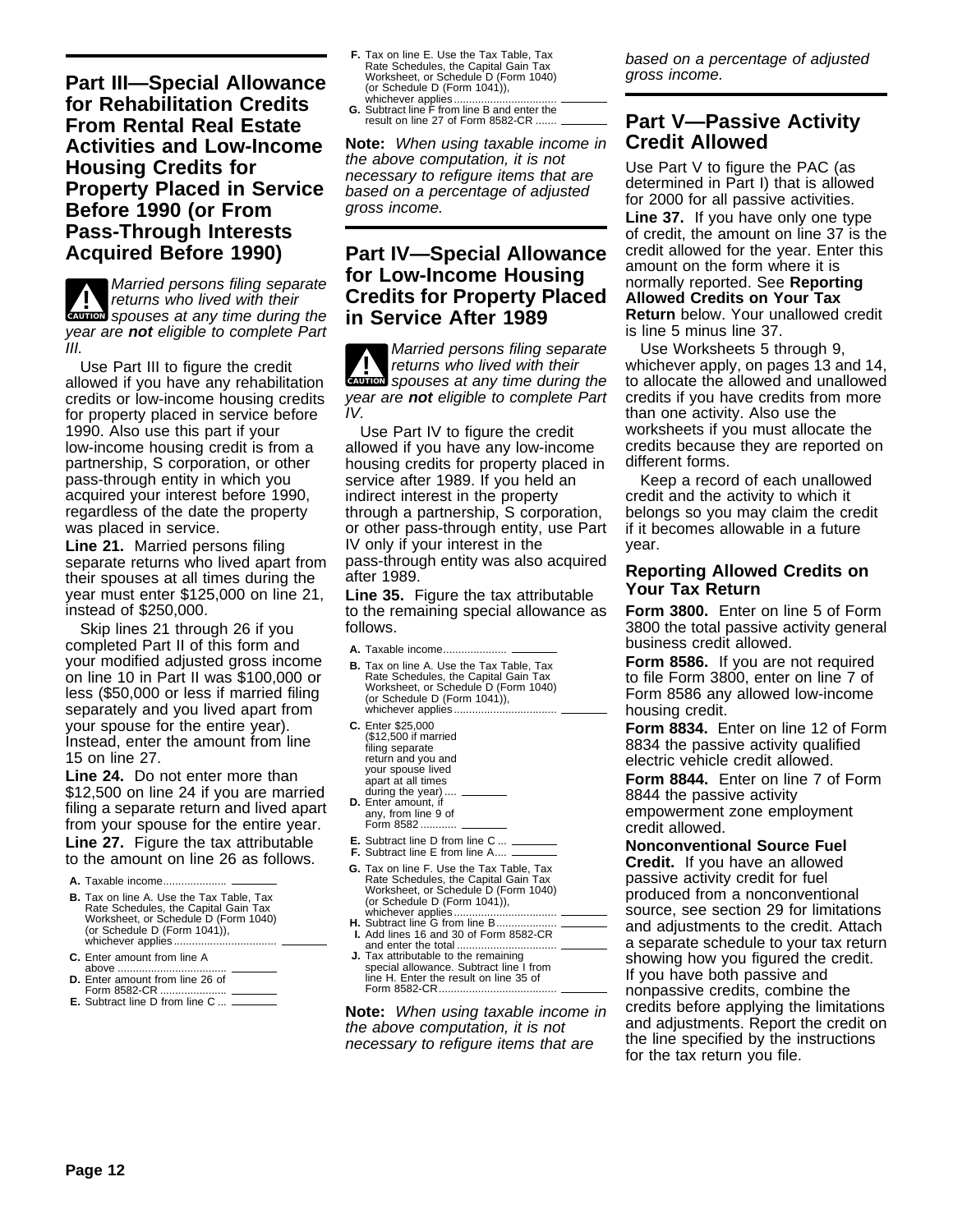#### **Instructions for Worksheet 5**

Complete Worksheet 5 if you have an amount on line 1c of Form 8582-CR and you have credits from more than one activity.

**Column (a).** Enter the credits from Worksheet 1, column (c), in column (a) of this worksheet.

**Column (b).** Divide each of the credits shown in column (a) by the total of the credits in column (a) and enter the ratio for each of the activities in column (b). The total of all the ratios must equal 1.00.

**Column (c).** Multiply line 16 of Form 8582-CR by the ratios in column (b) and enter the result in column (c). If the total of this column is the same as the total of column (a), all credits for the activities in column (a) of this worksheet are allowed. Report them on the forms normally used, and complete Worksheet 6 if you have credits shown in Worksheet 2. Also complete Worksheet 7 or 8 if you have credits shown in Worksheet 3 or 4. If the total of column (a) is more than the total of column (c), complete column (d).

**Column (d).** Subtract column (c) from column (a) and enter the result in this column. Also enter the name of each activity and the form the credit is reported on in Worksheet 8 and enter the amount from column (d) of this worksheet in column (a) of Worksheet 8. Also complete Worksheet 6 or 7 if you have credits on line 2c or 3c of Form 8582-CR.

#### **Worksheet 5 for Credits on Line 1a or 1b** (keep for your records)

| Name of Activity | Form To Be<br>Reported on | (a) Credits | (b) Ratios | (c) Special<br>Allowance | .<br>(d) Subtract<br>column (c) from<br>column (a) |
|------------------|---------------------------|-------------|------------|--------------------------|----------------------------------------------------|
|                  |                           |             |            |                          |                                                    |
|                  |                           |             |            |                          |                                                    |
|                  |                           |             |            |                          |                                                    |
|                  |                           |             |            |                          |                                                    |
|                  |                           |             |            |                          |                                                    |
| <b>Totals</b>    |                           |             | 1.00       |                          |                                                    |

#### **Instructions for Worksheet 6**

Complete Worksheet 6 if you have an amount on line 2c of Form 8582-CR and you have credits from more than one activity.

**Column (a).** Enter the credits from Worksheet 2, column (c), in column (a) of this worksheet.

**Column (b).** Divide each of the credits shown in column (a) by the total of the credits in column (a) and enter the ratio for each of the activities in column (b). The total of all the ratios must equal 1.00.

**Column (c).** Multiply line 30 of Form 8582-CR by the ratios in column (b) and enter the result in column (c). If the total of this column is the same as the total of column (a), all credits for the activities in column (a) of this worksheet are allowed. Report them on the forms normally used, and complete Worksheet 7 or 8 if you have credits shown in Worksheet 3 or 4 or amounts in column (d) of Worksheet 5. If the total of column (a) is more than the total of column (c), complete column (d).

**Column (d).** Subtract column (c) from column (a) and enter the result in this column. Also enter the name of each activity and the form the credit is reported on in Worksheet 8 and enter the amount from column (d) of this worksheet in column (a) of Worksheet 8.

| Worksheet 6 for Credits on Line 2a or 2b |                           |             |            | (keep for your records)  |                                               |  |
|------------------------------------------|---------------------------|-------------|------------|--------------------------|-----------------------------------------------|--|
| Name of Activity                         | Form To Be<br>Reported on | (a) Credits | (b) Ratios | (c) Special<br>Allowance | (d) Subtract<br>column (c) from<br>column (a) |  |
|                                          |                           |             |            |                          |                                               |  |
|                                          |                           |             |            |                          |                                               |  |
|                                          |                           |             |            |                          |                                               |  |
|                                          |                           |             |            |                          |                                               |  |
|                                          |                           |             |            |                          |                                               |  |
| <b>Totals</b>                            |                           |             | 1.00       |                          |                                               |  |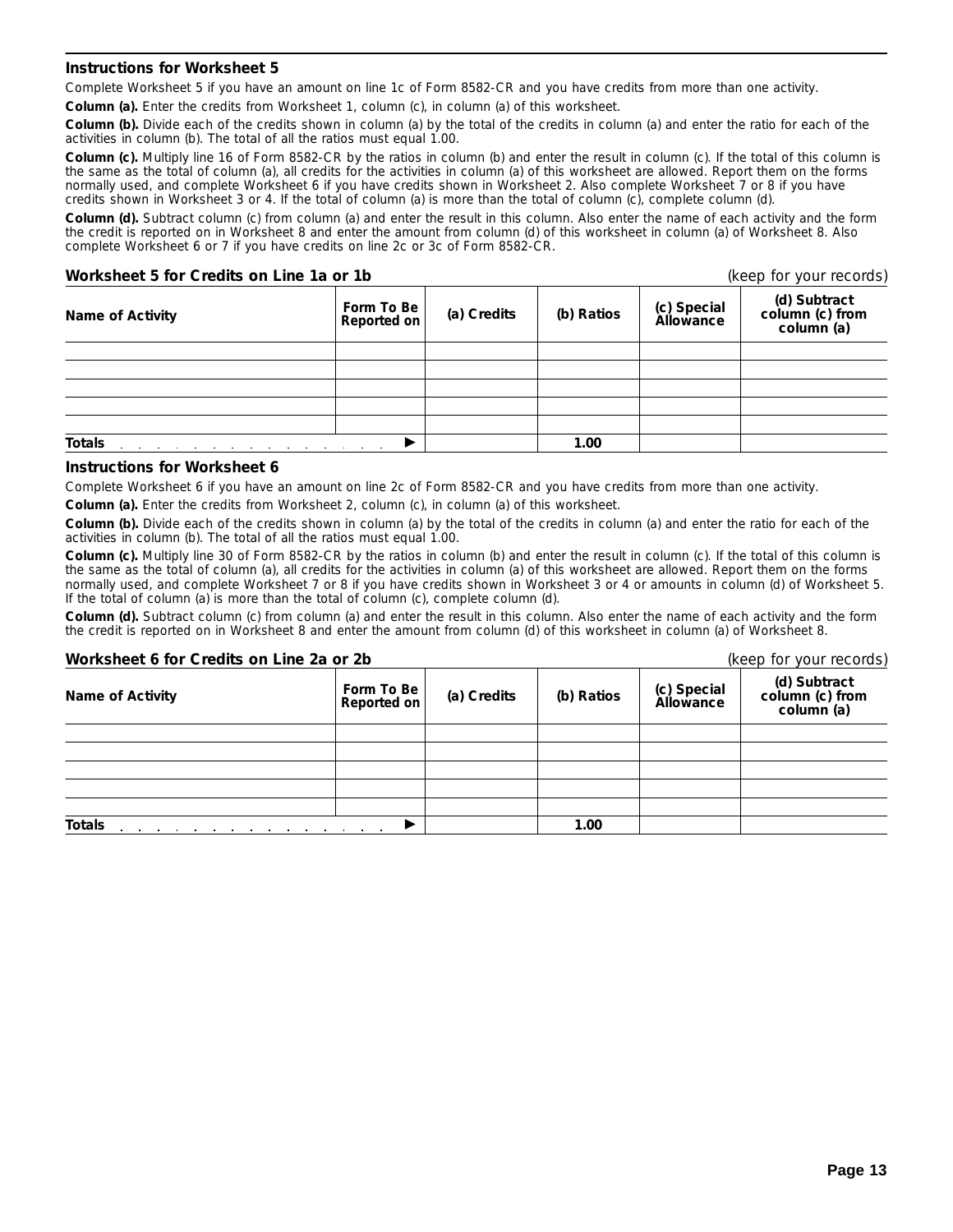#### **Instructions for Worksheet 7**

Complete Worksheet 7 if you have credits on line 3c of Form 8582-CR and you have credits from more than one activity. **Column (a).** Enter the credits from Worksheet 3, column (c), in column (a) of this worksheet.

**Column (b).** Divide each of the credits shown in column (a) by the total of the credits in column (a) and enter the ratio for each of the activities in column (b). The total of all the ratios must equal 1.00.

**Column (c).** Multiply line 36 of Form 8582-CR by the ratios in column (b) and enter the result in column (c). If the total of this column is the same as the total of column (a), all credits for the activities in column (a) of this worksheet are allowed. Report them on the forms normally used, and complete Worksheet 8 if you have credits shown in Worksheet 4 or amounts in column (d) of Worksheet 5 or 6. If the total of column (a) is more than the total of column (c), complete column (d).

**Column (d).** Subtract column (c) from column (a) and enter the result in this column. Also enter the name of each activity and the form the credit is reported on in Worksheet 8 and enter the amount from column (d) of this worksheet in column (a) of Worksheet 8.

## **Worksheet 7 for Credits on Line 3a or 3b** (keep for your records)

| <b>WOLKSHEEL / IOF CLEGILS OIL LIFTE 3d OF 3D</b>                                    |                           |             |            |                          | lizab in <i>loa</i> inconder                  |
|--------------------------------------------------------------------------------------|---------------------------|-------------|------------|--------------------------|-----------------------------------------------|
| Name of Activity                                                                     | Form To Be<br>Reported on | (a) Credits | (b) Ratios | (c) Special<br>Allowance | (d) Subtract<br>column (c) from<br>column (a) |
|                                                                                      |                           |             |            |                          |                                               |
|                                                                                      |                           |             |            |                          |                                               |
|                                                                                      |                           |             |            |                          |                                               |
|                                                                                      |                           |             |            |                          |                                               |
|                                                                                      |                           |             |            |                          |                                               |
| <b>Totals</b><br>and the contract of the contract of the contract of the contract of |                           |             | 1.00       |                          |                                               |

#### **Instructions for Worksheet 8**

Complete Worksheet 8 if you have credits on line 4c of Form 8582-CR from more than one activity or reported on different forms or you have amounts in column (d) of Worksheets 5, 6, or 7.

**Column (a).** Enter the amounts, if any, from column (c) of Worksheet 4 and column (d) of Worksheets 5, 6, and 7.

**Column (b).** Divide each of the credits in column (a) by the total of all the credits in column (a). The total of all the ratios must equal 1.00.

**Column (c).** Complete the following computation:

- **A.** Enter line 5 of Form 8582-CR
- **B.** Enter line 37 of Form 8582-CR
- **C.** Subtract line B from line A

Multiply line C by the ratios in column (b) and enter the results in column (c). Complete Worksheet 9 to determine the credits allowed  $for 2000$ 

#### **Worksheet 8—Allocation of Unallowed Credits** (keep for your records)

| Name of Activity | Form To Be<br>Reported on | (a) Credits | (b) Ratios | (c) Unallowed Credits |
|------------------|---------------------------|-------------|------------|-----------------------|
|                  |                           |             |            |                       |
|                  |                           |             |            |                       |
|                  |                           |             |            |                       |
|                  |                           |             |            |                       |
|                  |                           |             |            |                       |
| <b>Totals</b>    |                           |             | 1.00       |                       |

#### **Instructions for Worksheet 9**

**Column (a).** Enter all the activities shown in Worksheet 8. The credits entered in column (a) of this worksheet are the credits shown in column (c) of Worksheets 1, 2, 3, and 4 for the activities listed in Worksheet 8.

**Column (b).** Enter the amounts from column (c) of Worksheet 8 in this column. These are your **unallowed credits for 2000.**

**Column (c).** Subtract column (b) from column (a). These are the **allowed credits for 2000.** Report the amounts in this column on the forms normally used. See **Reporting Allowed Credits on Your Tax Return** on page 12.

### **Worksheet 9—Allowed Credits** (keep for your records)

| WULKSHEEL 7-AIIUWEU CIEUILS                                     |                           |             |                       | IVECh INI JUNI ICCNING |
|-----------------------------------------------------------------|---------------------------|-------------|-----------------------|------------------------|
| Name of Activity                                                | Form To Be<br>Reported on | (a) Credits | (b) Unallowed Credits | (c) Allowed Credits    |
|                                                                 |                           |             |                       |                        |
|                                                                 |                           |             |                       |                        |
|                                                                 |                           |             |                       |                        |
|                                                                 |                           |             |                       |                        |
|                                                                 |                           |             |                       |                        |
| Totals<br>and a series of the contract and a series of the con- |                           |             |                       |                        |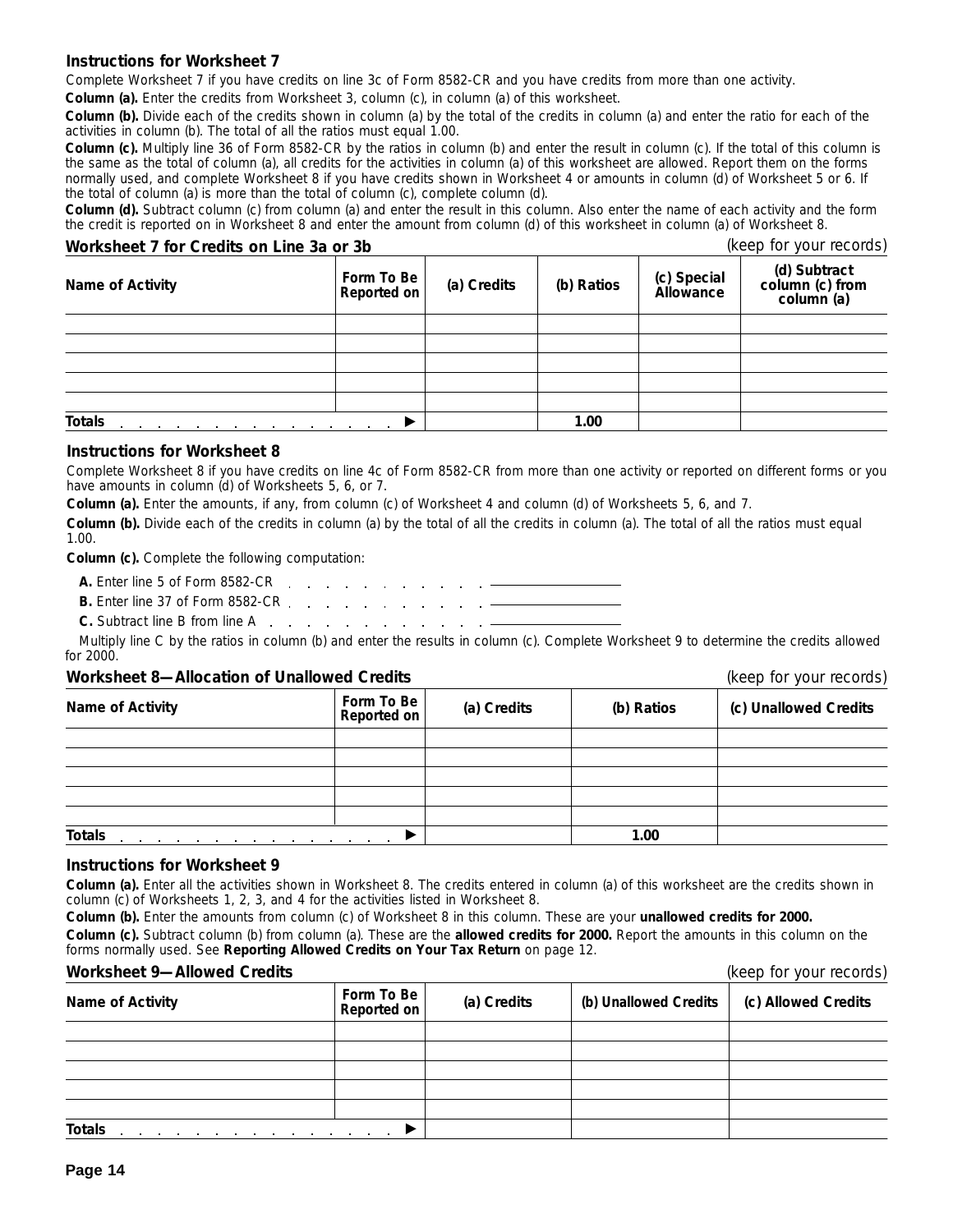# **Publicly Traded Partnerships (PTPs)**

A PTP is a partnership whose interests are traded on an established securities market or are readily tradable on a secondary market (or its substantial equivalent).

An established securities market includes any national securities exchange and any local exchange registered under the Securities Exchange Act of 1934 or exempted from registration because of the limited volume of transactions. It also includes any over-the-counter market.

A secondary market generally exists if a person stands ready to make a market in the interest. An interest is treated as readily tradable if the interest is regularly quoted by persons, such as brokers or dealers, who are making a market in the interest.

The substantial equivalent of a secondary market exists if there is no identifiable market maker, but holders of interests have a readily available, regular, and ongoing opportunity to sell or exchange their interests through a public means of obtaining or providing information on offers to buy, sell, or exchange interests. Similarly, the substantial equivalent of a secondary market exists if prospective buyers and sellers have the opportunity to buy, sell, or exchange interests in a timeframe and with the regularity and continuity that the existence of a market maker would provide.

# **Credits From PTPs**

A credit from a passive activity held through a PTP is allowed to the extent of the tax attributable to net passive income from that partnership. In addition, rehabilitation credits and low-income housing credits from rental real estate activities held through PTPs are allowed to the extent of any special allowance that remains after taking into account losses and credits from rental real estate activities not owned through PTPs. See **Active Participation in a Rental Real Estate Activity** on page 3.

**PTPs on the worksheets or GRUTION**<br>Form 8582-CR. Instead, use **Do not** enter credits from PTPs on the worksheets or on the following steps to figure the allowed and unallowed credits from passive activities held through PTPs.

### **Computation of Allowed Passive Activity Credits From PTPs**

Complete Steps 1 and 2 only if you have net passive income from a PTP with passive activity credits (including prior year unallowed credits).

**Step 1.** Figure the tax attributable to net passive income from each PTP with passive activity credits (including prior year unallowed credits) by following the steps shown in the worksheet in the line 6 instructions on page 9. Complete a separate tax computation for each PTP with net passive income.

**Step 2.** Passive activity credits from each PTP are allowed to the extent of the tax attributable to net passive income from the same PTP. Credits in excess of the tax attributable to net passive income may be allowed under one or more steps below.

Complete Steps 3 through 5 only if your passive activity credits (including prior year unallowed credits) include rehabilitation credits from rental real estate activities from PTPs, low-income housing credits for property placed in service before 1990 from PTPs, or low-income housing credits from PTPs in which you acquired your interest before 1990 (regardless of the date placed in service).

**Step 3.** Reduce rehabilitation credits from rental real estate activities from each PTP, low-income housing credits for property placed in service before 1990 from each PTP, and any low-income housing credits (including prior year unallowed credits) from each PTP in which you acquired your interest before 1990 (regardless of the date placed in service) to the extent of the tax, which was figured in Step 1, attributable to net passive income from that PTP.

**Step 4.** Before beginning this step, complete Form 8582-CR if you have any passive credits that are not from PTPs. Subtract the total of lines 16, 30, and 36, if any, of Form 8582-CR, from the amount on line 27 of Form 8582-CR, to figure the tax attributable to the special allowance available for the credits in Step 3.

If your only passive credits are from PTPs, complete lines 21 through 27 of Form 8582-CR as a worksheet. The amount on line 27 is the tax attributable to the special allowance available for the credits in Step 3. **Step 5.** Rehabilitation credits from rental real estate activities of PTPs, low-income housing credits for

property placed in service before 1990 by PTPs, and low-income housing credits from PTPs in which you acquired your interest before 1990 (regardless of the date placed in service) allowed under the special allowance are the smaller of the total credits from Step 3 or the amount figured in Step 4. If Step 4 is smaller than Step 3, allocate the amount in Step 4 pro rata to the credits from each PTP in Step 3.

**Note:** Complete Steps 6 through 8 only if you have low-income housing credits (including prior year unallowed credits) for property placed in service after 1989 from a PTP in which you acquired your interest after 1989. **Step 6.** Reduce low-income housing credits (including prior year unallowed credits) for property placed in service after 1989 from each PTP in which you also acquired your interest after 1989 to the extent of the tax attributable to net passive income from that PTP, which was figured in Step 1.

**Step 7.** Before beginning this step, complete Form 8582-CR if you have any passive credits that are not from PTPs. Subtract the sum of the credits allowed in Step 5 above and line 36 of Form 8582-CR from the amount on line 35 of Form 8582-CR to figure the tax attributable to the special allowance available for the credits in Step 6.

If your only passive credits are from PTPs, complete the steps shown in the worksheet in the line 35 instructions on page 12. Subtract the credits allowed in Step 5 above from the tax figured on line J of that worksheet. The result is the tax attributable to the special allowance available for the credits in Step 6. **Step 8.** Low-income housing credits allowed under the special allowance for property placed in service after 1989 from a PTP in which you also acquired your interest after 1989 are the smaller of the total credits from Step 6 or the amount figured in Step 7. If Step 7 is smaller than Step 6, allocate the amount in Step 7 pro rata

**Step 9.** Add the credits from Steps 2, 5, and 8. These are the total credits allowed from passive activities of PTPs.

to the credits from each PTP in Step

6.

**Step 10.** Figure the allowed and unallowed credits from each PTP. Report the allowed credits on the forms normally used. Keep a record of the unallowed credits to be carried forward to 2001.